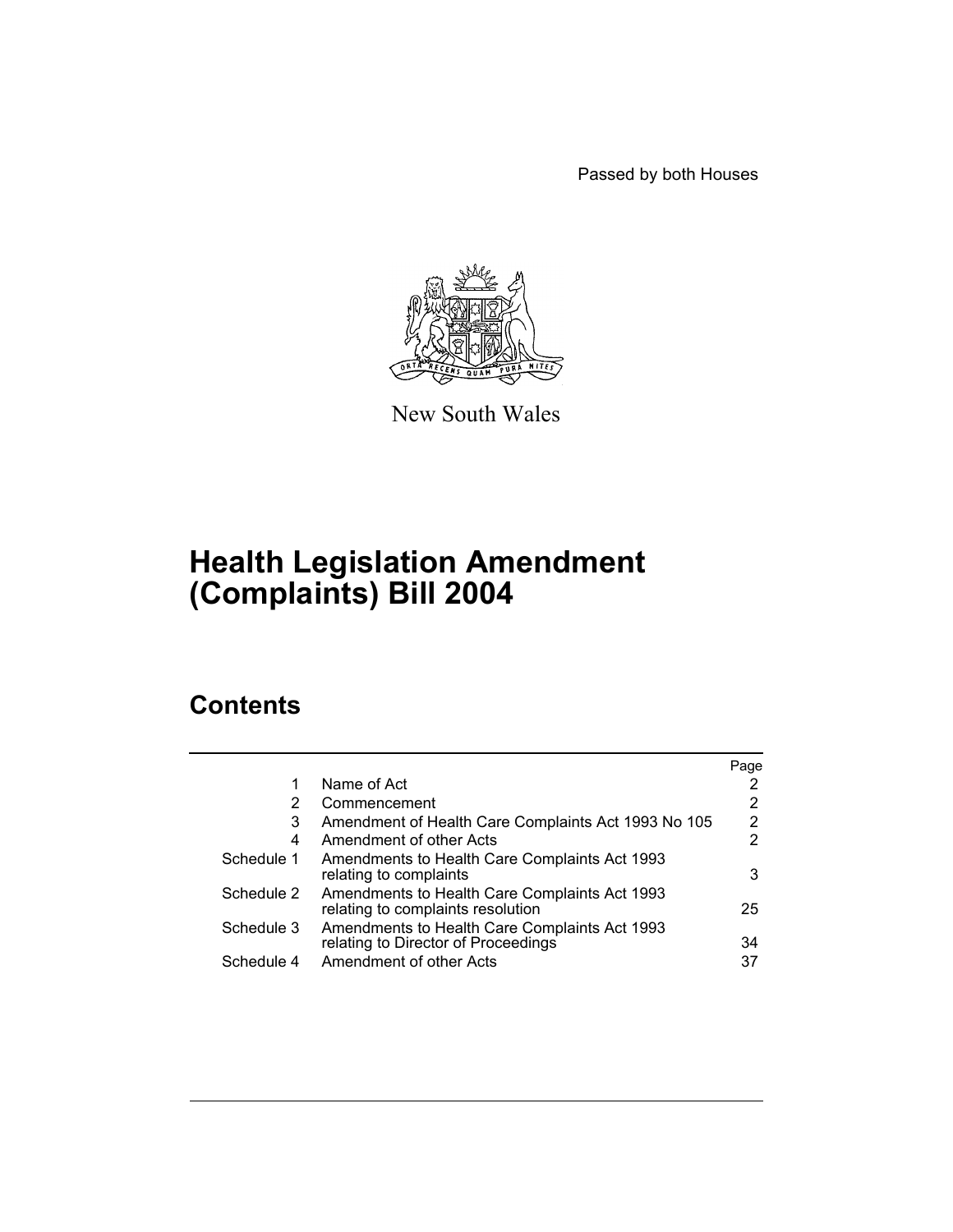*I certify that this PUBLIC BILL, which originated in the LEGISLATIVE ASSEMBLY, has finally passed the LEGISLATIVE COUNCIL and the LEGISLATIVE ASSEMBLY of NEW SOUTH WALES.*

> *Clerk of the Legislative Assembly. Legislative Assembly, Sydney, , 2004*



New South Wales

# **Health Legislation Amendment (Complaints) Bill 2004**

Act No , 2004

An Act to amend the *Health Care Complaints Act 1993* in relation to the procedure for dealing with complaints and the conciliation or resolution of complaints; to amend various other health Acts with respect to complaints and the reporting of unsatisfactory professional conduct; and for other purposes.

See also *Health Registration Legislation Amendment Act 2004, Nurses and Midwives Amendment (Performance Assessment) Act 2004*.

*I have examined this Bill, and find it to correspond in all respects with the Bill as finally passed by both Houses.*

*Chairman of Committees of the Legislative Assembly.*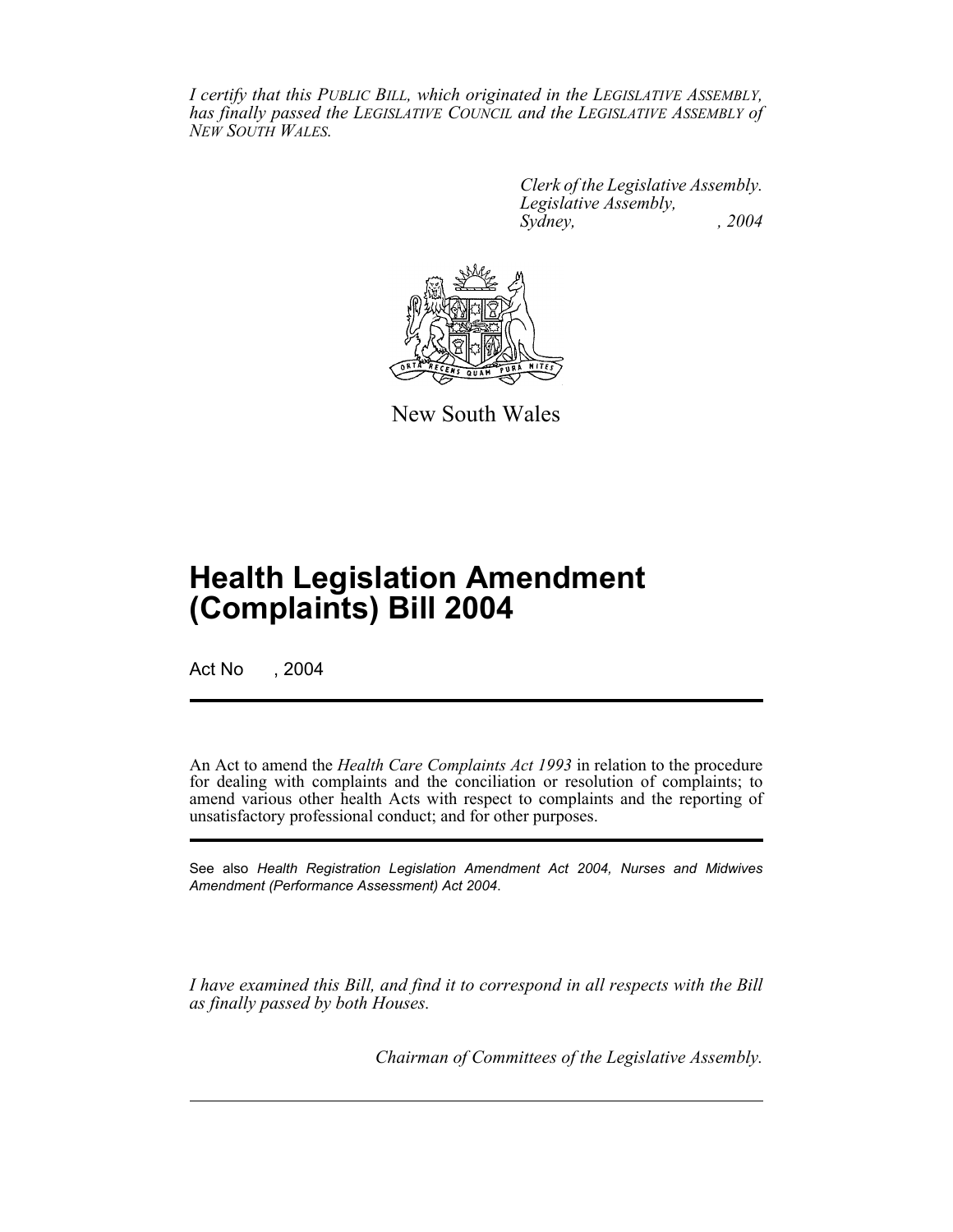#### **The Legislature of New South Wales enacts:**

#### **1 Name of Act**

This Act is the *Health Legislation Amendment (Complaints) Act 2004*.

#### **2 Commencement**

This Act commences on a day or days to be appointed by proclamation.

#### **3 Amendment of Health Care Complaints Act 1993 No 105**

The *Health Care Complaints Act 1993* is amended as set out in Schedules 1–3.

#### **4 Amendment of other Acts**

Each Act specified in Schedule 4 is amended as set out in that Schedule.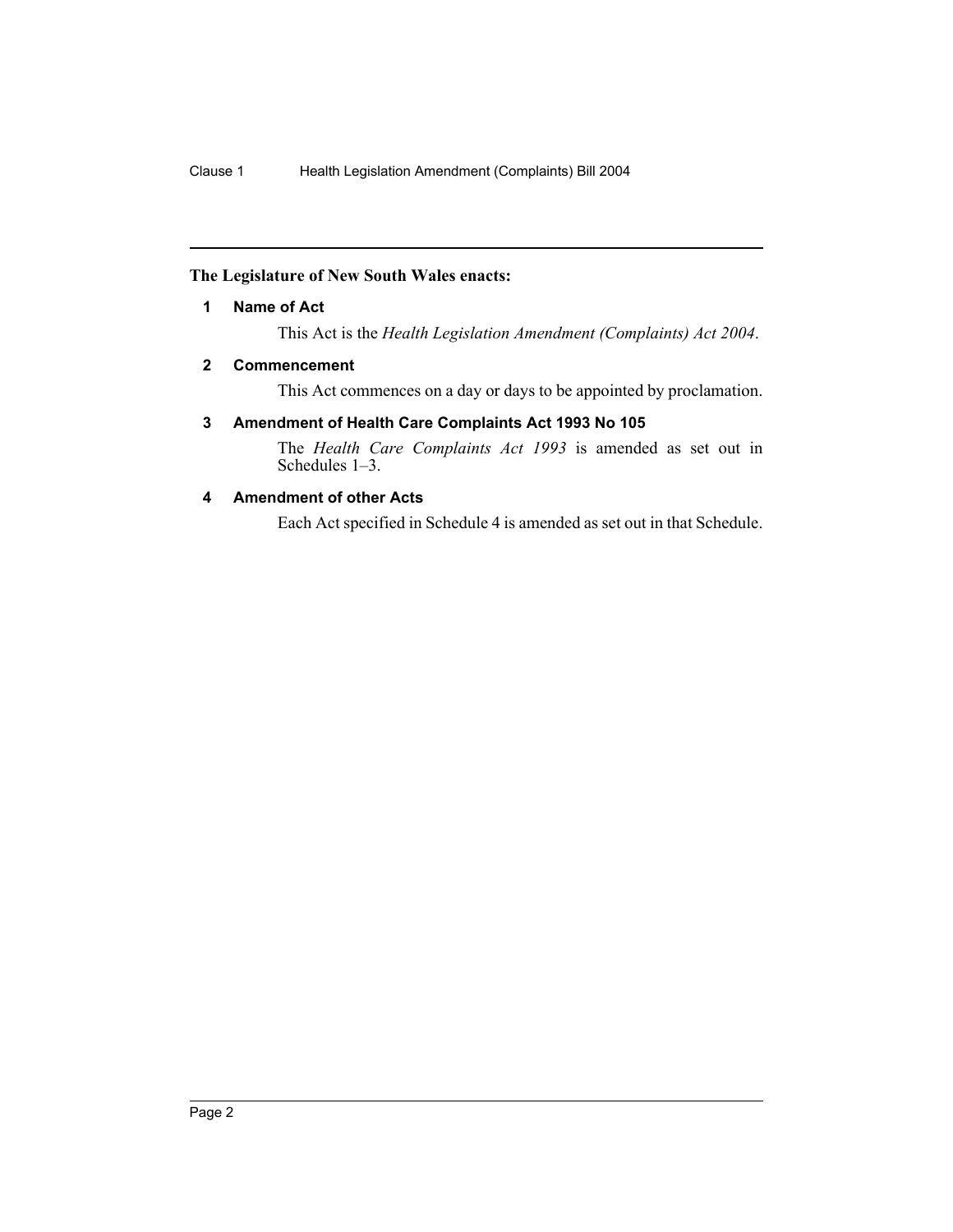Amendments to Health Care Complaints Act 1993 relating to complaints Schedule 1

# **Schedule 1 Amendments to Health Care Complaints Act 1993 relating to complaints**

(Section 3)

#### **[1] Section 3**

Omit the section. Insert instead:

#### **3 Object of this Act**

- (1) The primary object of this Act is to establish the Health Care Complaints Commission as an independent body for the purposes of:
	- (a) receiving and assessing complaints under this Act relating to health services and health service providers in New South Wales, and
	- (b) investigating and assessing whether any such complaint is serious and if so, whether it should be prosecuted, and
	- (c) prosecuting serious complaints, and
	- (d) resolving or overseeing the resolution of complaints.
- (2) In exercising its functions under this Act, the Commission is to have as its primary object the protection of the health and safety of the public.

#### **[2] Section 3A**

Insert after section 3:

#### **3A Outline of role of Commission and related government agencies in health care system**

(1) This section provides an outline of the Commission's role in relation to government agencies with functions in connection with the health care system.

#### (2) **Health Care Complaints Commission**

The Commission is an independent body with responsibility for dealing with complaints under this Act, with particular emphasis on the investigation and prosecution of serious complaints in consultation with relevant registration authorities.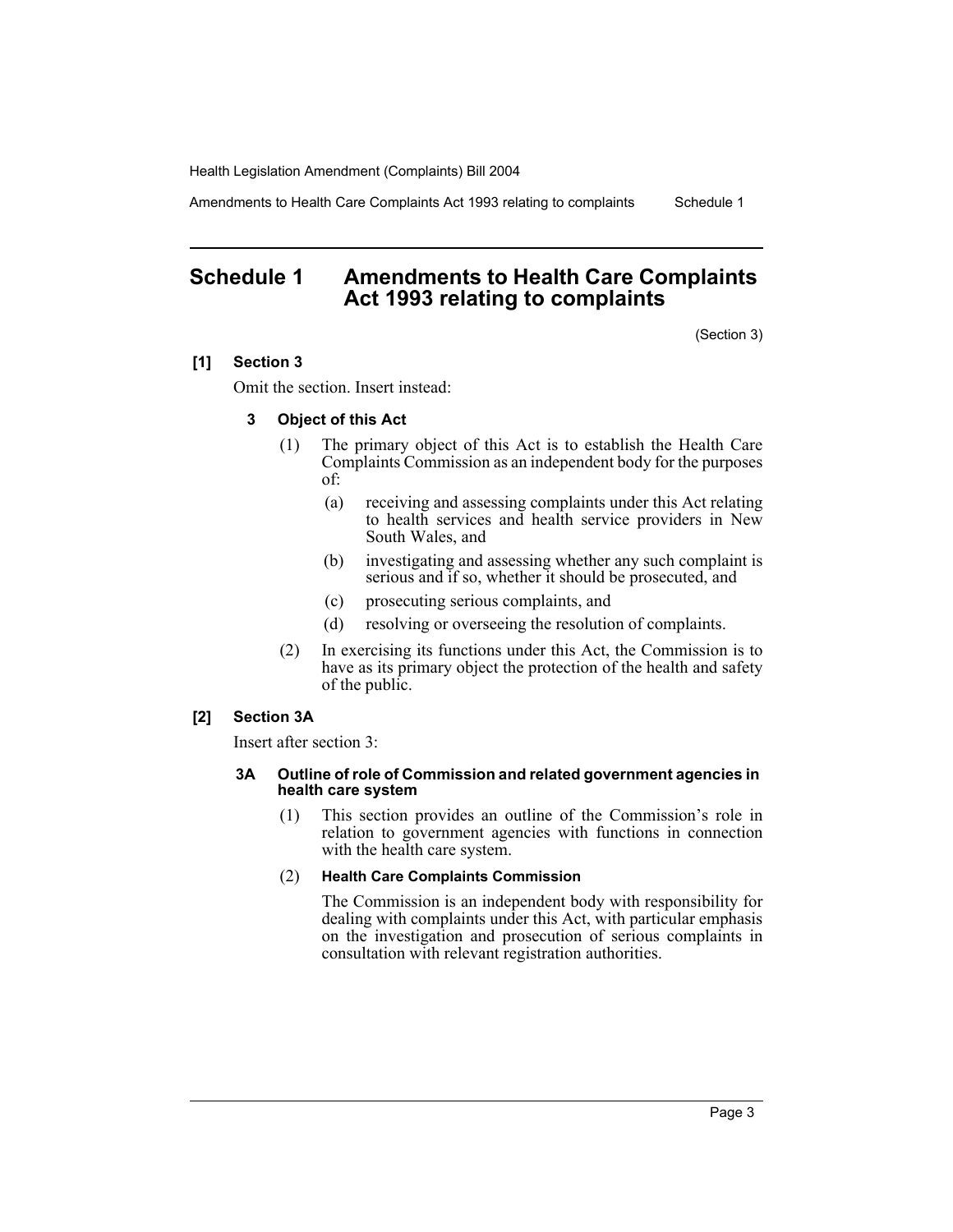Schedule 1 Amendments to Health Care Complaints Act 1993 relating to complaints

#### (3) **Director-General of the Department of Health**

The Director-General is responsible for:

- (a) facilitating the achievement and maintenance of adequate standards of patient care within public hospitals and in relation to other services provided by the public health system, and
- (b) inquiring into the administration, management and services of public health organisations and arranging, as appropriate, inspection of such organisations, and
- (c) developing and overseeing the implementation of health policy and regulation and responding to policy and regulatory issues as they emerge.

#### (4) **Public health organisations conducting health services**

Public health organisations have the functions set out in Chapter 2 of the *Health Services Act 1997*. They are responsible for achieving and maintaining adequate standards of patient care and services, which may include a role in resolving complaints at a local level. Their role involves liaising with the Commission and registration authorities.

#### (5) **Registration authorities**

Registration authorities are responsible for the registration of health professionals and the management of complaints in conjunction with the Commission. The registration authorities are also responsible for protecting the public through promoting and maintaining professional standards.

(6) This section is explanatory only and does not affect any other provision of this Act, or any other Act, or any instrument made under this or any other Act.

#### **[3] Section 4 Definitions**

Omit paragraph (c) of the definition of *health service*. Insert instead:

(c) mental health services,

#### **[4] Section 4, definition of "health service"**

Insert after paragraph (k):

(k1) forensic pathology services,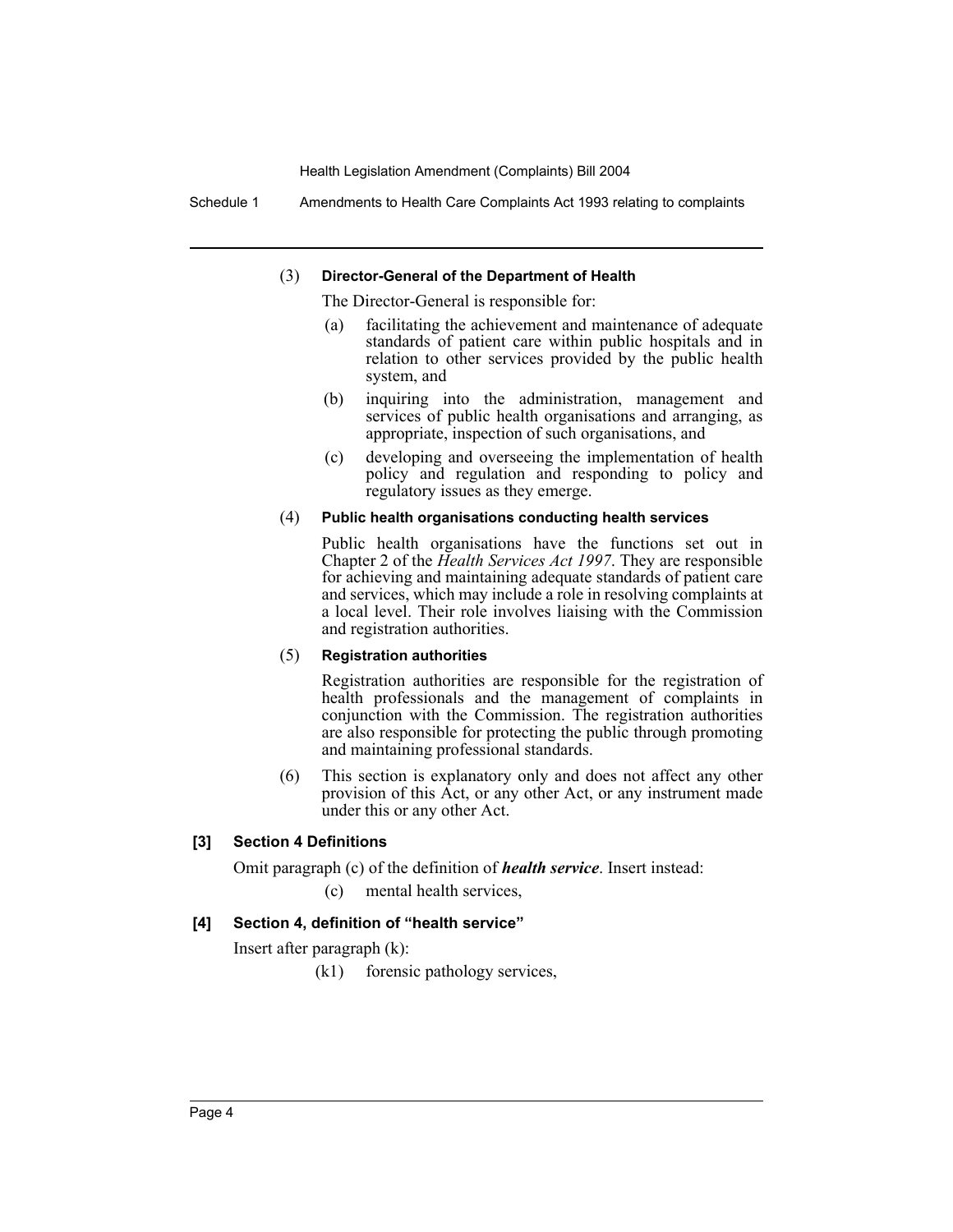Amendments to Health Care Complaints Act 1993 relating to complaints Schedule 1

#### **[5] Section 9 How is a complaint made?**

Insert "It is an offence under section 99 to furnish information to the Commission for the purposes of this Act that is false or misleading in a material particular and under section 35 to furnish such information to the Commissioner or staff of the Commission." after "writing." in the note to the section.

#### **[6] Section 13**

Omit the section. Insert instead:

#### **13 The outcomes of consultation**

- (1) If either the Commission or the appropriate registration authority is of the opinion that a complaint (or any part of a complaint) should be investigated, it must be investigated.
- (2) If:
	- (a) neither the Commission nor the appropriate registration authority is of the opinion that the complaint (or part) should be investigated, but
	- (b) either is of the opinion that it should be referred to the registration authority for consideration as to whether the registration authority should take any action under the relevant health registration Act (such as performance assessment or impairment assessment),

it must be referred to the registration authority under section 25B.

- (3) If:
	- (a) neither the Commission nor the appropriate registration authority is of the opinion that the complaint (or part) should be investigated or referred to the registration authority, but
	- (b) either is of the opinion that it should be referred for conciliation and the Registrar considers that it is appropriate for conciliation,

the Commission is to refer the complaint for conciliation under Division 8.

**Note.** Only the *Medical Practice Act 1992* and the *Nurses and Midwives Act 1991* contain provisions relating to performance assessment.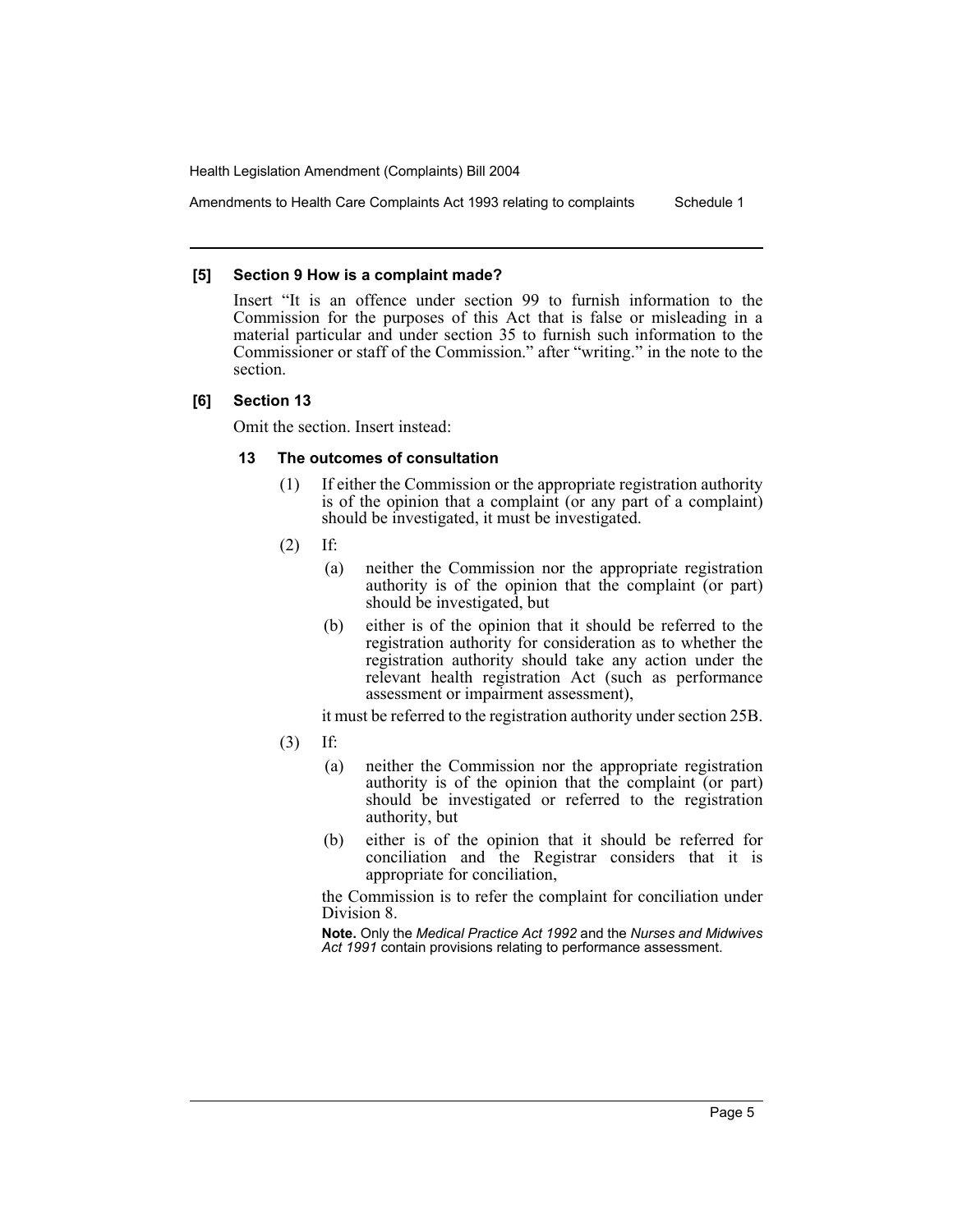Schedule 1 Amendments to Health Care Complaints Act 1993 relating to complaints

#### **[7] Section 16**

Omit the section. Insert instead:

#### **16 Person against whom complaint made to be notified of complaint**

- (1) The Commission must give written notice of the making of a complaint, the nature of the complaint and the identity of the complainant to the person against whom the complaint is made. The notice must be given not later than 14 days after the Commission's assessment of the complaint under Division 4.
- (2) If the Commission has assessed the complaint, the notice is to include the notice required to be given to the person under section 28.
- (3) The Commission may give a copy of the complaint to the person against whom the complaint is made.
- (4) This section does not require the Commission to give notice under this section if it appears to the Commission, on reasonable grounds, that the giving of the notice will or is likely to:
	- (a) prejudice the investigation of the complaint, or
	- (b) place the health or safety of a client at risk, or
	- (c) place the complainant or another person at risk of intimidation or harassment.
- (5) Despite subsection (4), the Commission must give the notice if the Commission considers on reasonable grounds that:
	- (a) it is essential, having regard to the principles of natural justice, that the notice be given, or
	- (b) the giving of the notice is necessary to investigate the matter effectively or it is otherwise in the public interest to do so.
- (6) If the Commission decides that subsection (4) applies to a complaint but that some form of notice could be given of the complaint without affecting the health or safety of a client or putting any person at risk of intimidation or harassment, the Commission may give such a form of notice.
- (7) On the expiration of each consecutive period of 60 days after the complaint is assessed, the Commission must undertake a review of a decision not to give notice under this section (or to give notice in some other form as referred to in subsection  $(6)$ ) unless notice under this section has already been given or the Commission has discontinued dealing with the complaint.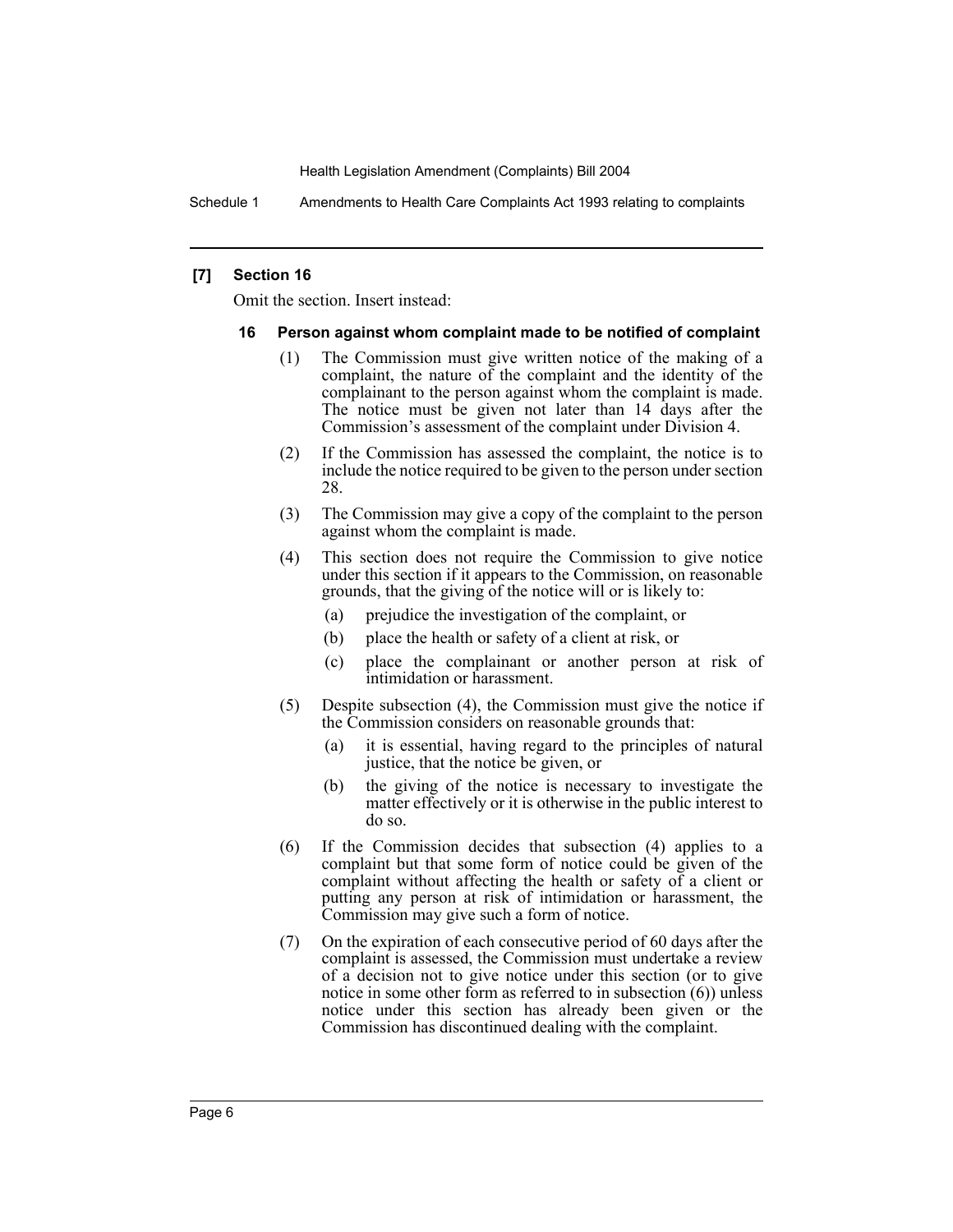Amendments to Health Care Complaints Act 1993 relating to complaints Schedule 1

#### **[8] Section 18 Can a complaint be withdrawn?**

Omit "provides" from section 18 (2) (c). Insert instead ", if substantiated, would provide".

#### **[9] Section 18 (2) (d)**

Omit "involves". Insert instead ", if substantiated, would involve".

#### **[10] Section 20 The purpose of assessment**

Insert "or 25A" after "section 25".

#### **[11] Section 20**

Omit "for investigation in accordance with section 26".

Insert instead "in accordance with section 25B or 26".

#### **[12] Section 20 (2)**

Insert at the end of section 20:

- (2) Unless the Commission decides to decline to entertain a complaint, the Commission is, as part of its assessment of the complaint and as soon as practicable after commencing its assessment:
	- (a) to identify the specific allegations comprising the complaint and the person or persons whose conduct appears to be the subject of the complaint, and
	- (b) to use its best endeavours to confirm with the complainant and with any other person who provided relevant information in relation to the complaint that the matters so identified accord with the information provided by them.

#### **[13] Section 20A**

Insert after section 20:

#### **20A Duty of Commission to review assessment of complaint**

- (1) The Commission is to keep under review its assessment of a complaint while it is dealing with the complaint.
- (2) At any time while dealing with a complaint (including during or at the end of the investigation of a complaint) and after consultation with the appropriate registration authority, the Commission may revise its assessment of the complaint and take any of the following actions:
	- (a) deal with the complaint under Division 9,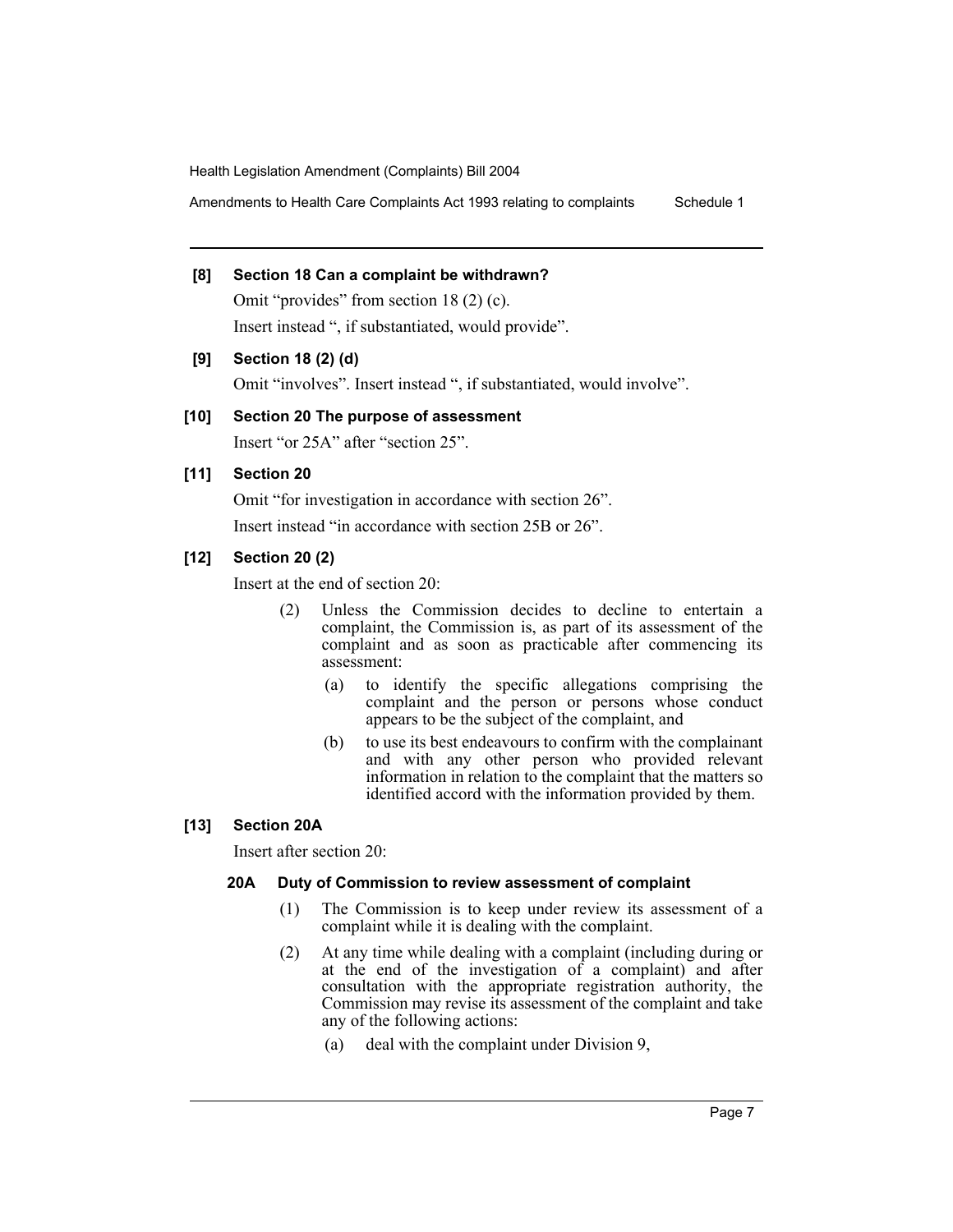Schedule 1 Amendments to Health Care Complaints Act 1993 relating to complaints

- (b) refer the complaint for conciliation,
- (c) investigate the complaint,
- (d) refer the complaint to the Director-General in accordance with section  $\overline{25}$  or  $25A$ ,
- (e) refer the complaint to another person or body in accordance with section 25B or 26,
- (f) change the person whose conduct appears to be the subject of the complaint or include another person as a person whose conduct appears to be the subject of the complaint,
- (g) add to, substitute, amend or delete any of the specific allegations comprising the complaint (including add an allegation arising out of an investigation of the complaint that may not be the particular object of the complaint).

**Note.** Section 56 limits the Commission's power to investigate a matter that has been dealt with under Division 8.

- (3) If the Commission revises its assessment of a complaint to include another person as referred to in subsection (2) (f), sections 16 and  $2\dot{8}$  apply to the giving of notice to that person as if a reference in those sections to the assessment of the complaint were a reference to the revision of the assessment under this section.
- (4) If the Commission revises its assessment of a complaint and as a result determines that the conduct of a person previously being investigated by the Commission will no longer be investigated or that different conduct of the person will be investigated, the Commission is to give the person notice in writing that the person's conduct is no longer under investigation or that other conduct of the person is now under investigation (as appropriate).
- (5) In this section, *complaint* includes any part of a complaint.

#### **[14] Section 21A**

Insert after section 21:

#### **21A Commission may obtain certain medical and other documents**

(1) For the purposes of the assessment, the Commission may exercise the powers conferred on it by section 34A in connection with the investigation of a complaint to obtain hospital and medical records and documents relating to a health practitioner's practice.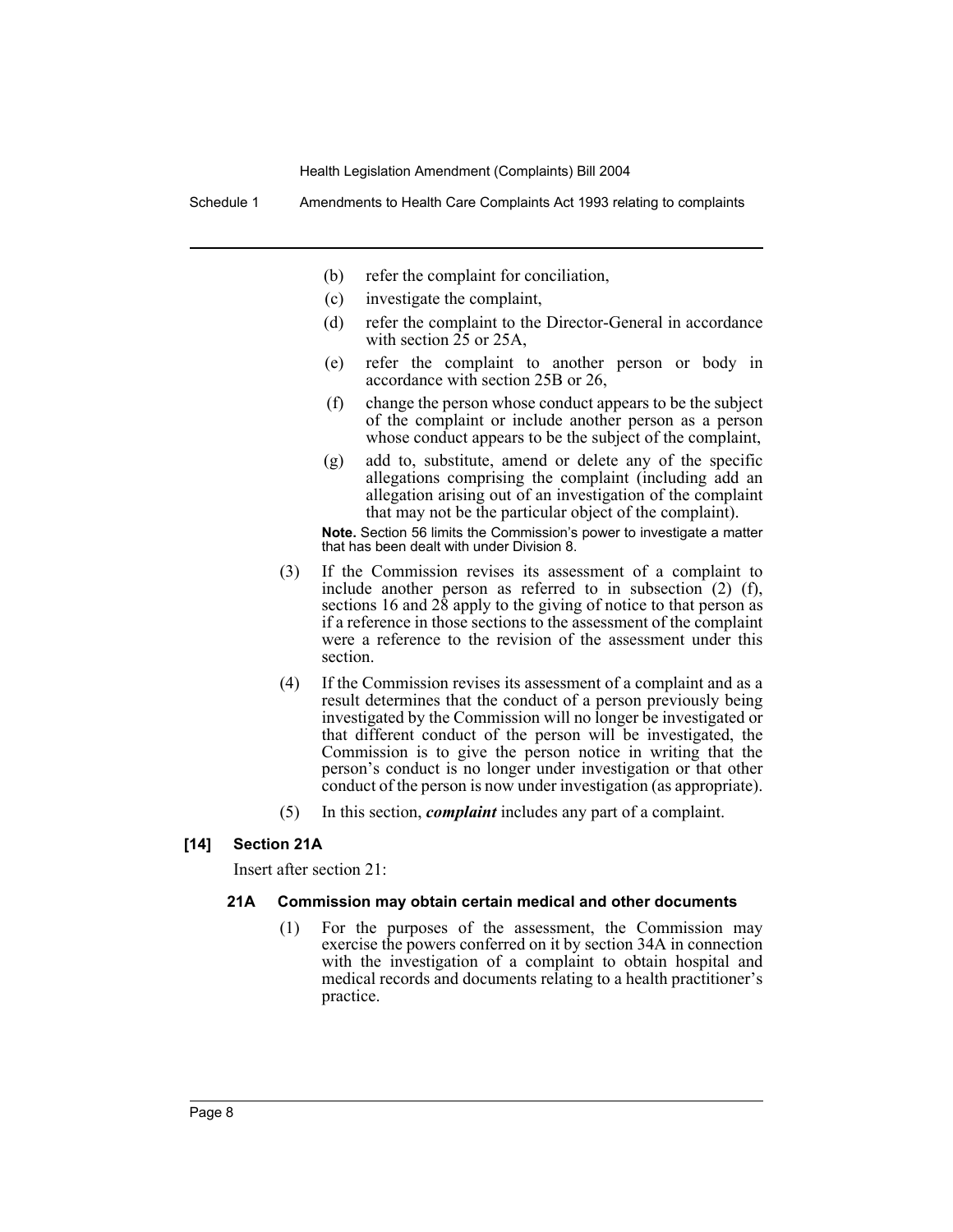Amendments to Health Care Complaints Act 1993 relating to complaints Schedule 1

(2) A reference in this Act to a requirement under section 34A includes a reference to such a requirement that arises under this section.

#### **[15] Section 23 Investigation of complaint**

Omit "provides" from section 23 (1) (b) (iii). Insert instead "if substantiated, would provide".

#### **[16] Section 23 (1) (b) (iv)**

Omit "involves". Insert instead "if substantiated, would involve".

#### **[17] Section 23 (3)**

Omit the subsection.

#### **[18] Section 24**

Omit the section. Insert instead:

#### **24 Referral of complaints for conciliation or complaint resolution**

- (1) The Commission must refer a complaint for conciliation under Division 8 if it is required to do so under section 13 (3) or if it decides to do so under section 20A.
- (2) The Commission may deal with a complaint under Division 9 if the complaint is not required to be investigated, referred to a registration authority under section 25B or referred for conciliation.
- (3) The Commission may at any time during the assessment of a complaint take any action referred to in section 58C with respect to the complaint without the need for consultation with the appropriate registration authority.
- (4) However, subsection (3) does not affect the requirement in section 12 (1) for the Commission to consult with the appropriate registration authority before making a determination on how a complaint should be dealt with as a result of an assessment of the complaint.

#### **[19] Section 25 Notification of certain complaints to the Director-General**

Insert ", or specified provisions of Acts," after "Acts" in section 25 (1).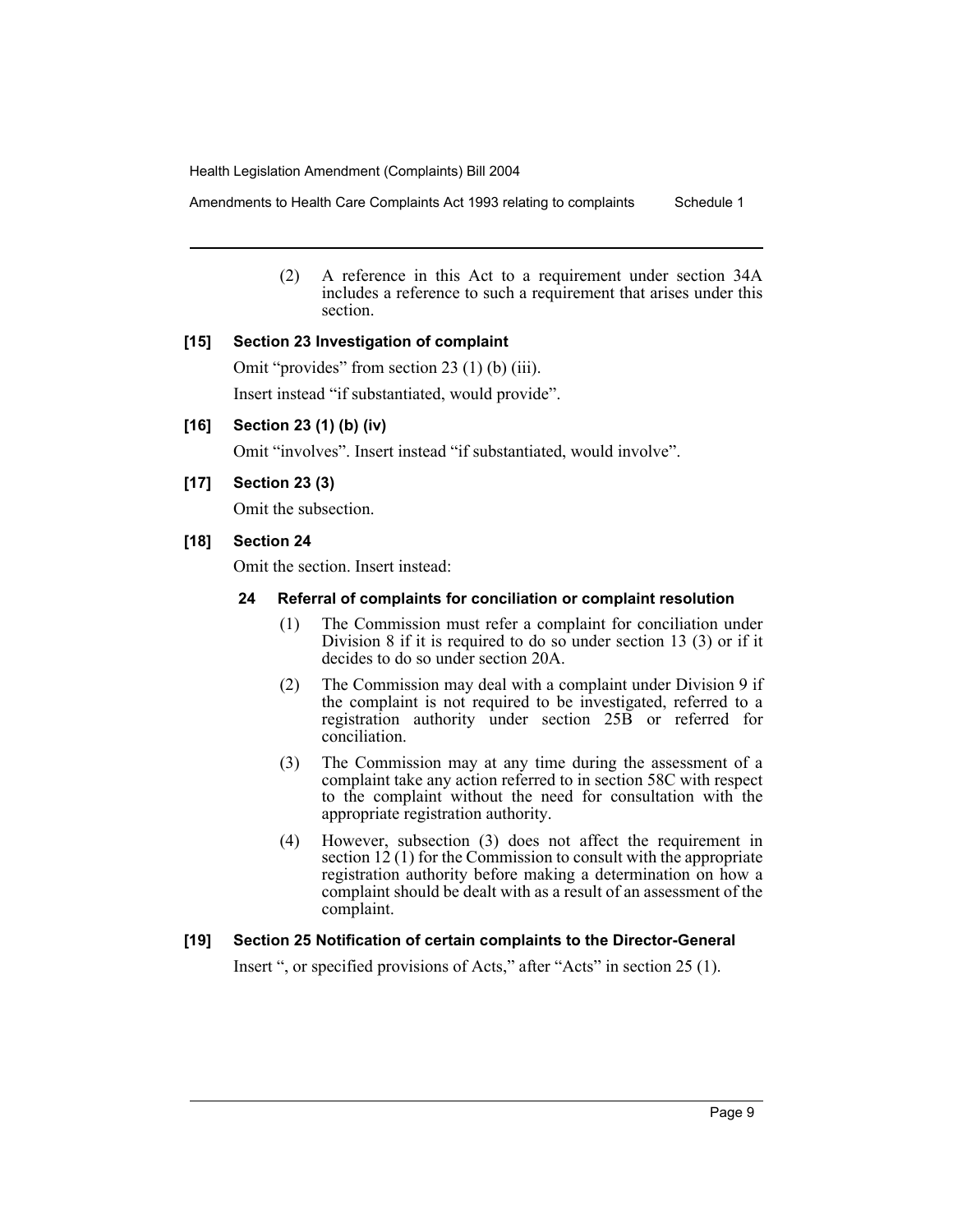Schedule 1 Amendments to Health Care Complaints Act 1993 relating to complaints

#### **[20] Section 25 (1)**

Insert in alphabetical order of Act name:

- *Anatomy Act 1977*
- *Health Records and Information Privacy Act 2002*, section 68, 69 or 70
- *Human Tissue Act 1983*

#### **[21] Sections 25A and 25B**

Insert after section 25:

#### **25A Reference of complaints to be dealt with under inquiry powers of Director-General**

- (1) The Commission may, with the consent of the Director-General, refer a complaint (or part of a complaint) to the Director-General if the Commission is of the opinion that the complaint (or part) relates to a matter that could be the subject of an inquiry by the Director-General under section 71 of the *Public Health Act 1991* or section 123 of the *Health Services Act 1997*.
- (2) Despite section 27 (3), the Commission must discontinue dealing with a complaint (or part) under that section that has been referred to the Director-General under this section.
- (3) However, the Commission may continue dealing with a complaint (or any part of a complaint) in so far as it concerns:
	- (a) the professional conduct of a health practitioner, or
	- (b) a health service which affects the clinical management or care of an individual client.

#### **25B Reference of complaints to be dealt with by registration authorities**

(1) Following the assessment, the Commission may refer a complaint to the appropriate registration authority (after consultation with that authority) if it appears that the complaint (or part) should be referred to the registration authority for consideration as to whether the registration authority should take any action under the relevant health registration Act, such as performance assessment or impairment assessment.

**Note.** Section 13 (2) requires the Commission to refer a complaint to the registration authority if either the Commission or the registration authority is of the opinion that it should be referred.

(2) Despite section 27 (3), the Commission must discontinue dealing with a complaint (or part) under that section that has been referred to a registration authority under this section.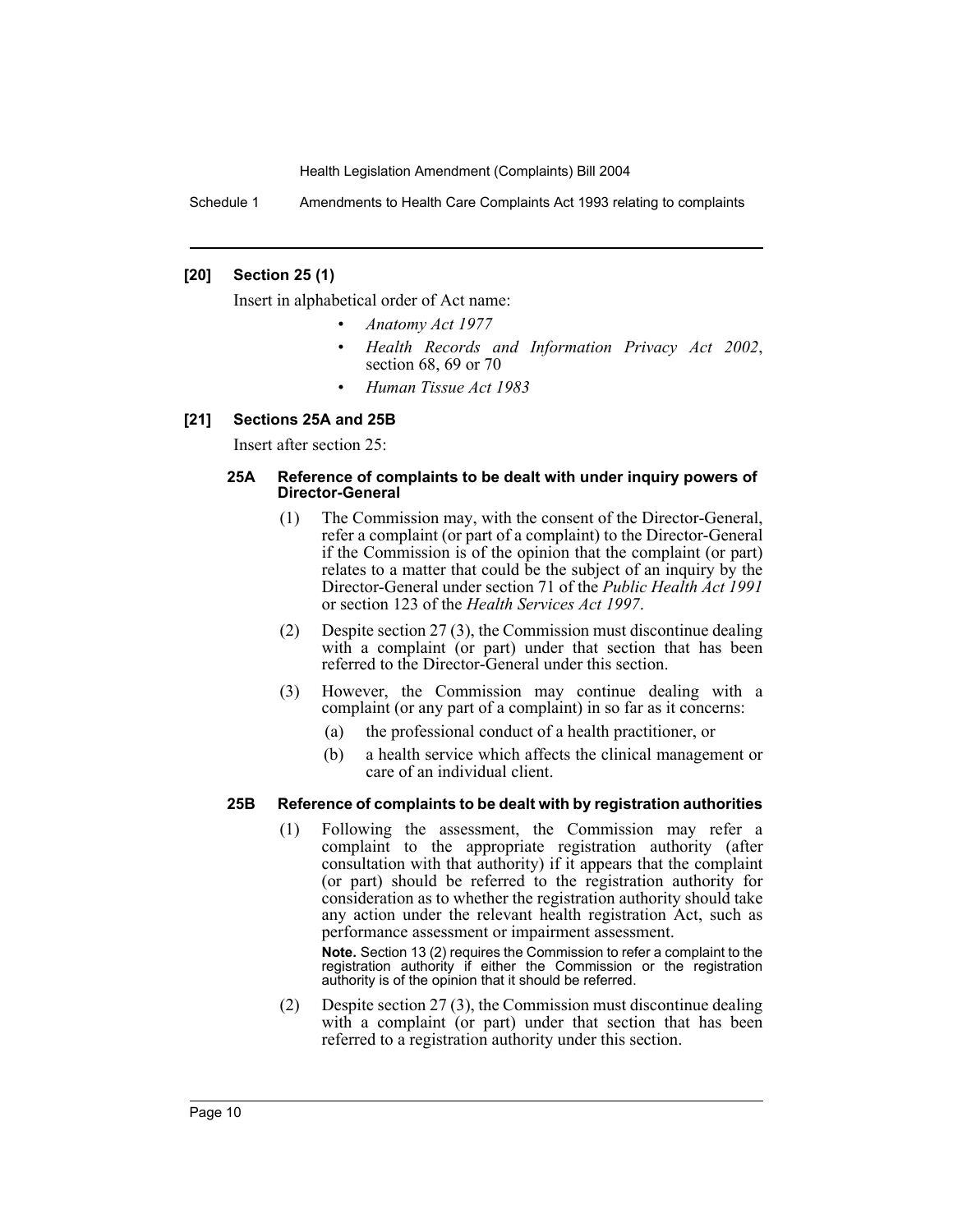Amendments to Health Care Complaints Act 1993 relating to complaints Schedule 1

**Note.** Registration authorities are required in certain circumstances under the relevant health registration Acts to deal with matters as complaints that have been dealt with under performance assessment or impairment assessment provisions. (See, for example, section 86M of the *Medical Practice Act 1992* which requires a matter arising from a performance review to be treated as a complaint if the Performance Review Panel considers the matter raises a significant issue of public health or safety.)

#### **[22] Section 26**

Omit the section. Insert instead:

#### **26 Reference of complaint to another person or body for investigation or other action**

- (1) Following the assessment, the Commission may refer a complaint (or any part of a complaint):
	- (a) to an appropriate public health organisation if it appears that the complaint (or part) may be capable of resolution at a local level and the public health organisation consents, or
	- (b) to any person or body (other than a public health organisation or registration authority) if it appears that the complaint (or part) raises issues which require investigation by the other person or body.
- (2) However, the Commission must continue to deal with the matter the subject of the complaint (or part) if it appears to the Commission that:
	- (a) the matter raises a significant issue of public health or safety, or
	- (b) the matter raises a significant question as to the appropriate care or treatment of a client by a health service provider, or
	- (c) the matter, if substantiated, would provide grounds for disciplinary action against a health practitioner.
- (3) A public health organisation to which a complaint (or part) is referred under this section may refer the complaint (or part) back to the Commission if it is unable to resolve it or the public health organisation considers that the matter is appropriate to be dealt with under Division 8 or 9.
- (4) If a complaint (or part) has been referred back to the Commission under subsection  $(3)$ , the Commission must assess the complaint (or part) again in accordance with this Division.
- (5) The Commission may not refer a complaint (or part) to the Director-General under this section.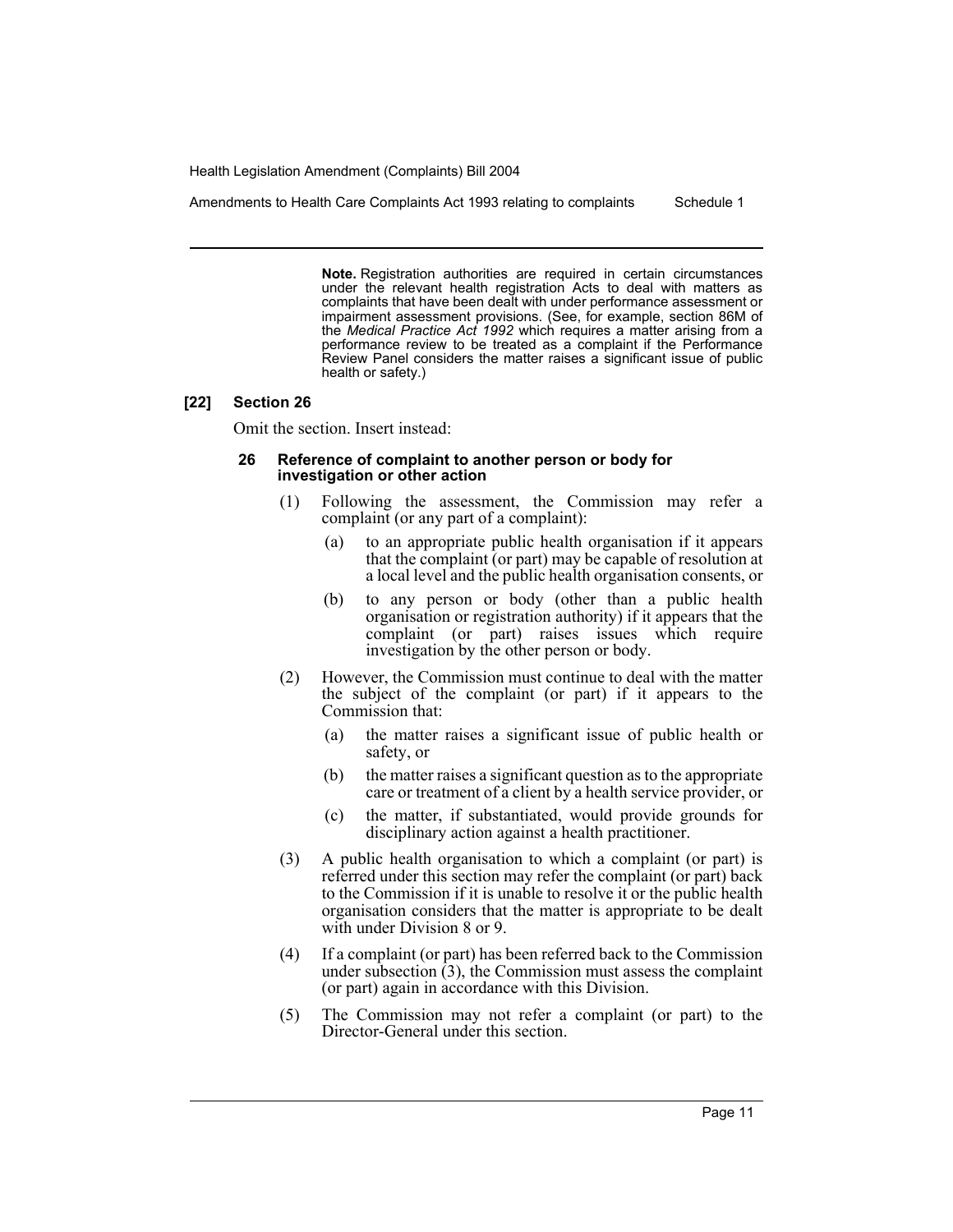Schedule 1 Amendments to Health Care Complaints Act 1993 relating to complaints

**Note.** The Commission may refer a complaint to the Director-General under section 25 or 25A but only with the consent of the Director-General.

(6) In this section, *public health organisation* has the same meaning as in the *Health Services Act 1997*.

#### **[23] Section 27 Circumstances in which Commission may discontinue dealing with complaint**

Omit section 27 (1) (d). Insert instead:

(d) the complaint (or part) has been referred by the Commission to another person or body for investigation or for consideration of other action (including, for example, performance assessment or impairment assessment under a health registration Act),

#### **[24] Sections 28 and 28A**

Omit section 28. Insert instead:

#### **28 Notice of action taken or decision made following assessment**

- (1) The Commission must give the parties to the complaint notice in writing of the action taken or decision made by the Commission following its assessment of the complaint. The notice is to be given within 14 days after the Commission takes that action or makes that decision.
- (2) If the Commission decides to investigate a complaint against a health practitioner, the Commission must give notice in writing of the decision:
	- (a) if the health practitioner has provided the health service in respect of which the complaint is made under a contract or agreement with a person who is, or who conducts, a hospital or other health care facility, to the person, or
	- (b) if the health practitioner has provided the health service in the capacity of an employee, to the health practitioner's employer.
- (3) If the Commission decides to investigate a complaint against a health practitioner, the Commission may give notice in writing of the decision to a person who currently employs or engages the health practitioner as a health practitioner.
- (4) This section does not require the Commission to give notice of action taken or a decision made to investigate a complaint if it appears to the Commission, on reasonable grounds, that the giving of the notice will: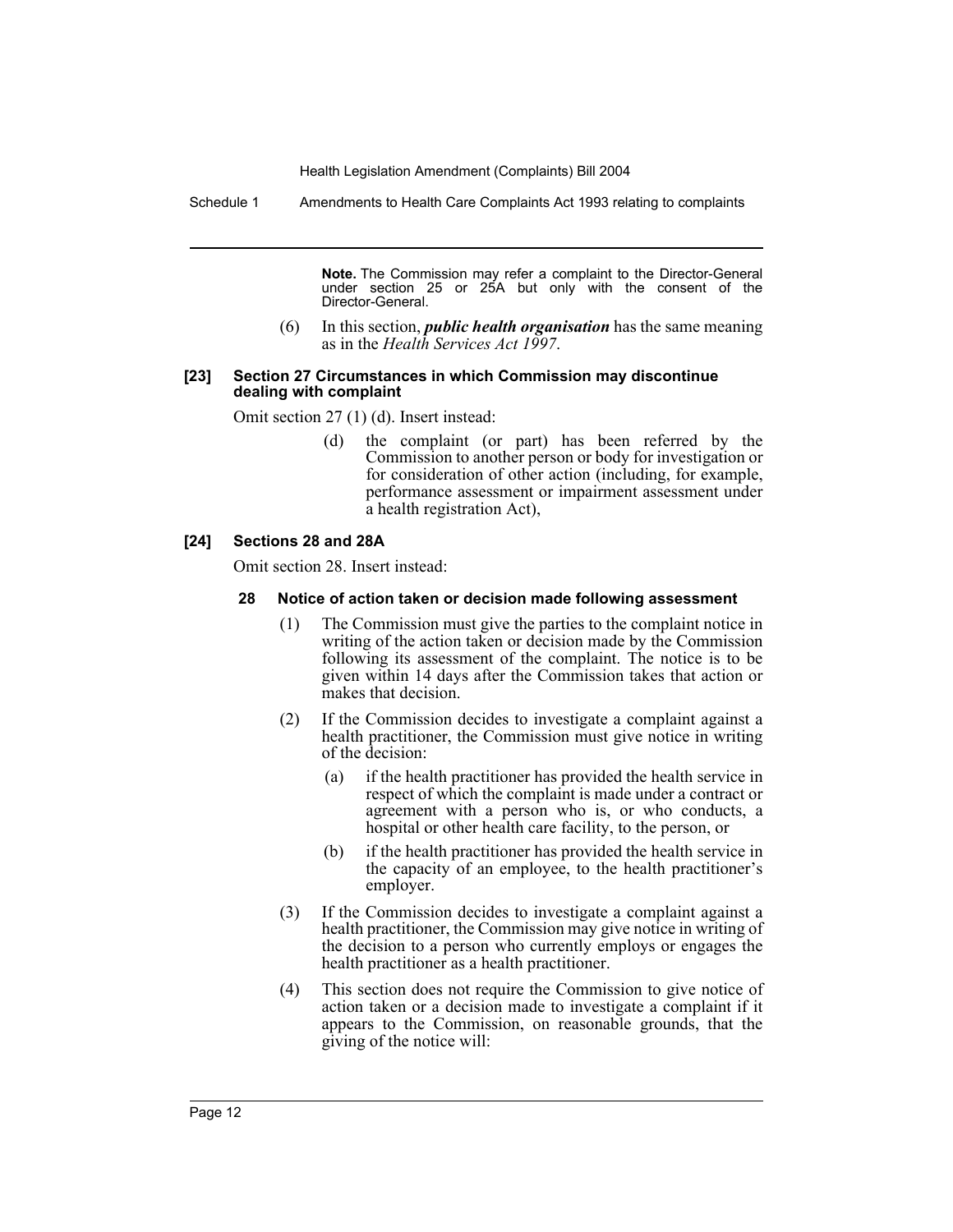Amendments to Health Care Complaints Act 1993 relating to complaints Schedule 1

- (a) prejudice the investigation of the complaint, or
- (b) place the health or safety of a client at risk, or
- (c) place the complainant or another person at risk of intimidation or harassment, or
- (d) unreasonably prejudice the employment of the health practitioner in the case of a health practitioner who has provided the health service in the capacity of an employee.
- (5) Despite subsection (4), the Commission must give the notice if the Commission considers on reasonable grounds that:
	- (a) it is essential, having regard to the principles of natural justice, that the notice be given, or
	- (b) the giving of the notice is necessary to investigate the matter effectively or it is otherwise in the public interest to do so.
- (6) If the Commission decides that subsection (4) applies to a complaint but that some form of notice could be given of the complaint without affecting the health or safety of a client or putting any person at risk of intimidation or harassment, the Commission may give such a form of notice.
- (7) On the expiration of each consecutive period of 60 days after the Commission has decided to investigate a complaint, the Commission must undertake a review of a decision not to give notice under this section (or to give notice in some other form as referred to in subsection  $(6)$ , unless notice under this section has already been given or the Commission has discontinued dealing with the complaint.
- (8) The Commission's notice to the complainant must include:
	- (a) advice that the complainant may ask the Commission to review the decision made after assessing the complaint if the decision is:
		- (i) not to investigate the complaint, or
		- (ii) to refer the complaint to the Director-General under section 25 or 25A, or
		- (iii) to refer the complaint to another person or body under section 25B or 26, or
		- (iv) to discontinue dealing with the complaint under section 27, and
	- (b) the reasons for the decision.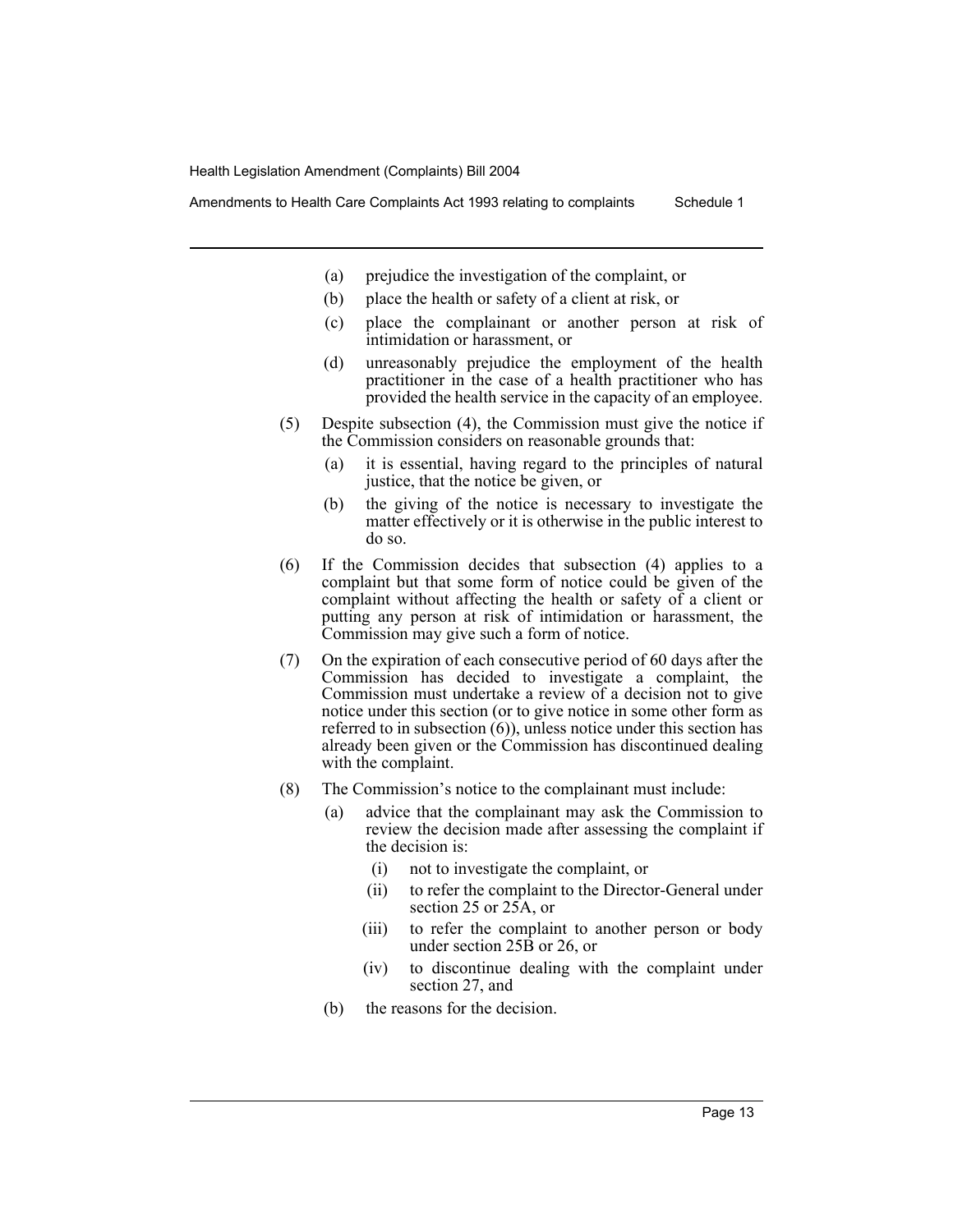Schedule 1 Amendments to Health Care Complaints Act 1993 relating to complaints

(9) The Commission may review a decision made after assessing a complaint if requested to do so by the complainant, and must do so if the request is made within 28 days after the complainant is notified of the decision.

**Note.** A complainant also has the right under section 41 (3) to request a review of a decision made by the Commission under section 39 at the end of its investigation of a complaint.

#### **28A Notification of other persons following assessment**

- (1) The Commission is to use its best endeavours to give notification of the outcomes of the assessment of a complaint to a client whose treatment is the subject of the complaint and who is not required to be given notice under section 28 unless the client:
	- (a) is deceased, or
	- (b) is incapable of understanding the notification.
- (2) If a complaint relates to the treatment of a client at a hospital or other health care facility, the Commission is to use its best endeavours to give notification of the outcomes of the assessment of the complaint to any person recorded by the hospital or health care facility as being a contact for the client.
- (3) Without affecting the Commission's obligations under subsections (1) and (2), the Commission may, if it thinks it appropriate and it is practicable to do so, give notification of the outcomes of the assessment of a complaint to any person who is associated with a client whose treatment is the subject of the complaint (including a legal representative of the client or of the estate of the client).
- (4) The Commission may only give notification to a person under subsection (2) or (3) if the client concerned:
	- (a) is deceased, or
	- (b) is incapable of understanding the notification and the client's authorised representative (as defined in section 8 of the *Health Records and Information Privacy Act 2002*) has consented to the Commission giving the notification.
- (5) On request by the Commission, a person who is, or who conducts, a hospital or health care facility is to supply the Commission with any information in its possession that is necessary for the Commission to fulfil its obligations under subsections (1) and (2). The information may be provided to the Commission despite any other Act or law.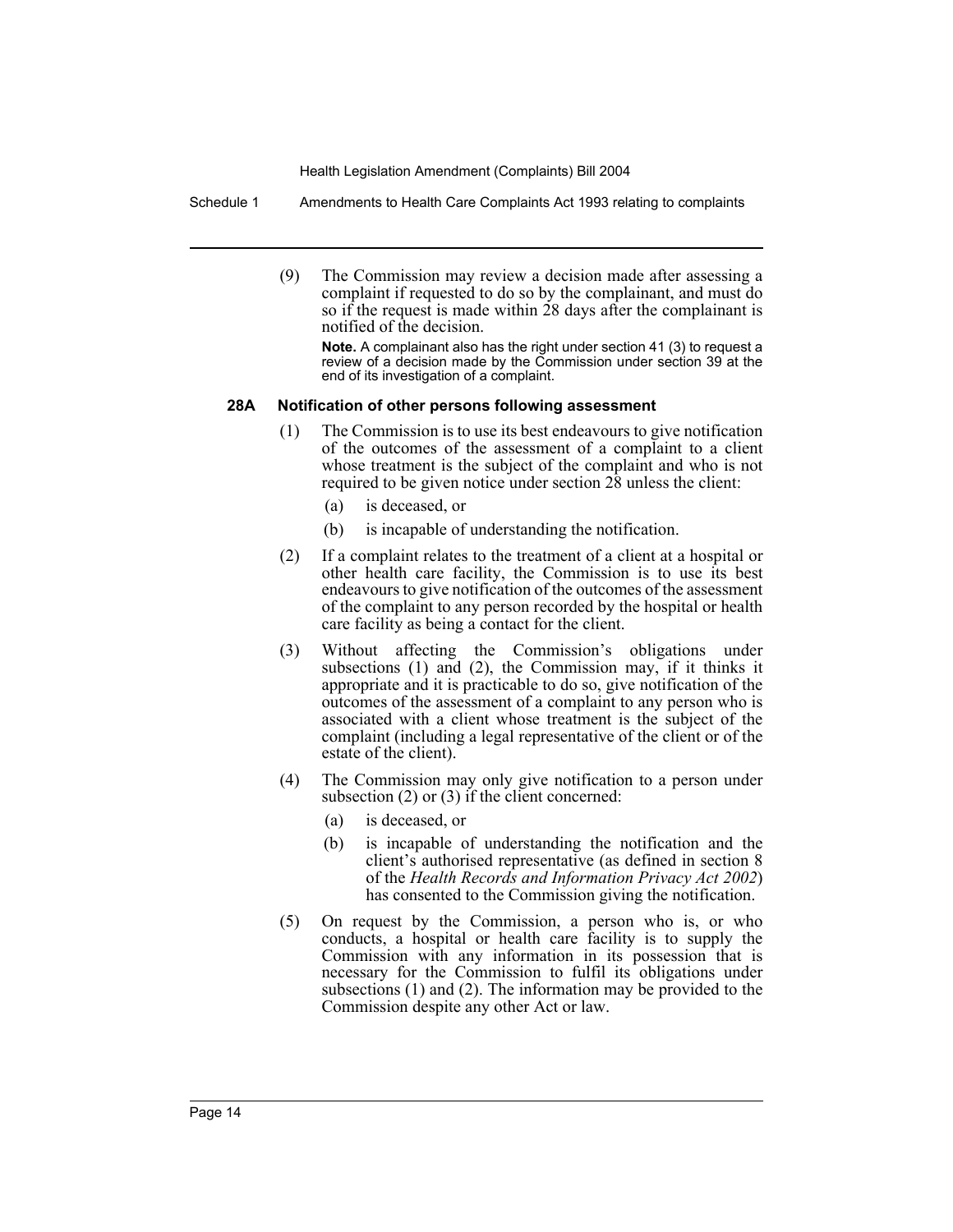Amendments to Health Care Complaints Act 1993 relating to complaints Schedule 1

#### **[25] Section 30 Expert assistance**

Insert after section 30 (2):

(2A) If the Commission seeks to obtain a report from a person under this section in relation to a complaint, the Commission is to provide the person with all relevant information concerning the complaint that is in the possession of the Commission.

#### **[26] Section 30 (5)**

Insert ", the Commission or the Commissioner" after "obtained".

#### **[27] Section 33 Powers of entry, search and seizure**

Omit section 33 (a). Insert instead:

(a) at any reasonable time, enter and inspect any premises if the authorised person reasonably believes it is necessary to enter those premises for the purpose of investigating the matter with which the complaint is concerned,

#### **[28] Section 33, note**

Omit the note.

#### **[29] Section 34A**

Insert after section 34:

#### **34A Power of Commission to obtain information, records and evidence**

- (1) If the Commission is investigating a complaint and is of the opinion that a person is capable of giving information, producing documents (including medical records) or giving evidence that would assist in the investigation, the Commission may, by notice in writing given to the person, request the person to do any one or more of the following:
	- (a) to give the Commission, by writing signed by the person (or, in the case of a corporation, by a competent officer of the corporation) and within such time as is reasonable, and in the manner, specified in the notice, any such information of which the person has knowledge,
	- (b) to produce to the Commission, in accordance with the notice, any such documents,
	- (c) to appear before the Commissioner or a member of staff of the Commission authorised by the Commissioner at a time and place specified in the notice that is reasonable and give any such evidence, either orally or in writing, and produce any such documents.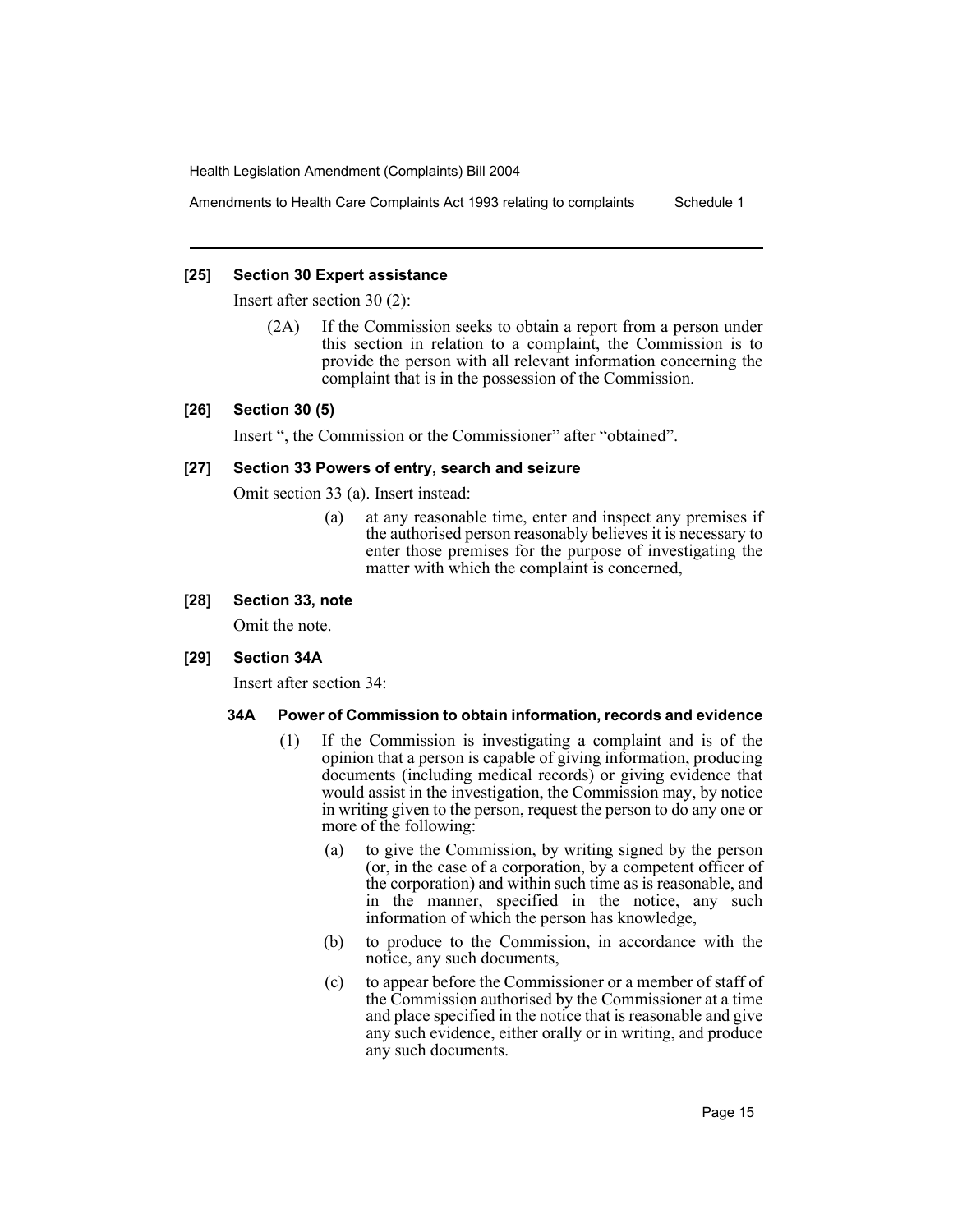Schedule 1 Amendments to Health Care Complaints Act 1993 relating to complaints

- (2) A person to whom a request is made under subsection (1) may comply with the request, but is not required to comply with it unless the person is:
	- (a) the complainant, or
	- (b) a person against whom the complaint was made, or
	- (c) a health service provider.
- (3) Information and documents may be given or provided to the Commission in compliance with this section despite any other Act or law (but not despite a provision of Division 8 of this Part or Division 6B or 6C of Part 2 of the *Health Administration Act 1982*).
- (4) A person who is required to comply with a request under subsection (1) must not, without reasonable excuse, fail to comply with the request.

Maximum penalty: 20 penalty units.

**Note.** Failure of a health practitioner to comply with a request under subsection (4) may constitute unsatisfactory professional conduct under the relevant health registration Act.

#### **[30] Section 35 Offence: obstructing an authorised person, Commission etc**

Omit section 35 (d). Insert instead:

(d) furnishes information knowing that it is false or misleading in a material particular to an authorised person, the Commissioner or a member of staff of the Commission in connection with the exercise of their functions under this Act with respect to a complaint,

#### **[31] Section 37 Offence: improper disclosure of information**

Omit the section.

#### **[32] Section 37A**

Insert before section 38:

#### **37A Protection from incrimination**

#### (1) **Self-incrimination not an excuse**

A person is not excused from a requirement under section 34A to give information, to answer a question or to produce a document on the ground that the information, answer or document might incriminate the person or make the person liable to a penalty.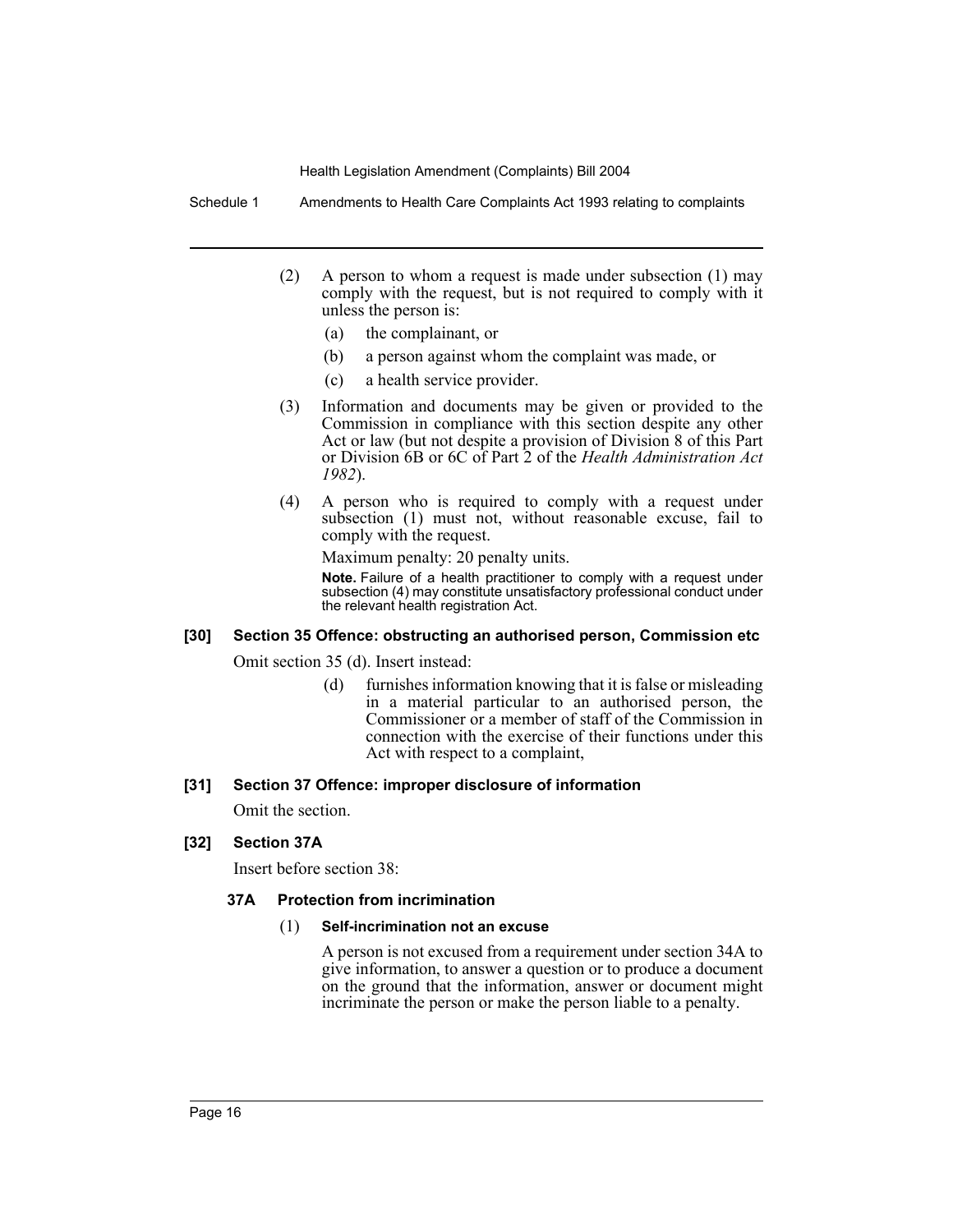Amendments to Health Care Complaints Act 1993 relating to complaints Schedule 1

#### (2) **Information or answer not admissible if objection made**

However, any information or answer given by a natural person in compliance with a requirement under section 34A is not admissible in evidence against the person in any civil or criminal proceedings (except disciplinary proceedings or proceedings for an offence under this Part) if:

- (a) the person objected at the time to doing so on the ground that it might incriminate the person, or
- (b) the person was not warned on that occasion that the person may object to giving the information or answer on the ground that it might incriminate the person.

#### (3) **Documents admissible**

Any document produced by a person in compliance with a requirement under section 34A is not inadmissible in evidence against the person in any proceedings on the ground that the document might incriminate the person.

#### (4) **Further information**

Further information obtained as a result of a document produced or information or answer given in compliance with a requirement under section 34A is not inadmissible in any proceedings on the ground:

- (a) that the document, information or answer had to be produced or given, or
- (b) that the document, information or answer might incriminate the person.
- (5) The Commission, the Commissioner or a member of staff of the Commission cannot be required (whether by subpoena or any other procedure) to produce, in connection with any proceedings, a document that contains any information or answer that has been obtained as a result of a requirement under section 34A if the information or answer is not admissible in evidence in those proceedings because of this section.

#### **[33] Section 39 What action is taken after an investigation?**

Omit section 39 (1) (c). Insert instead:

(c) refer the complaint to the appropriate registration authority (if any) for consideration of the taking of action under the relevant health registration Act, such as the referral of the health practitioner for performance assessment or impairment assessment,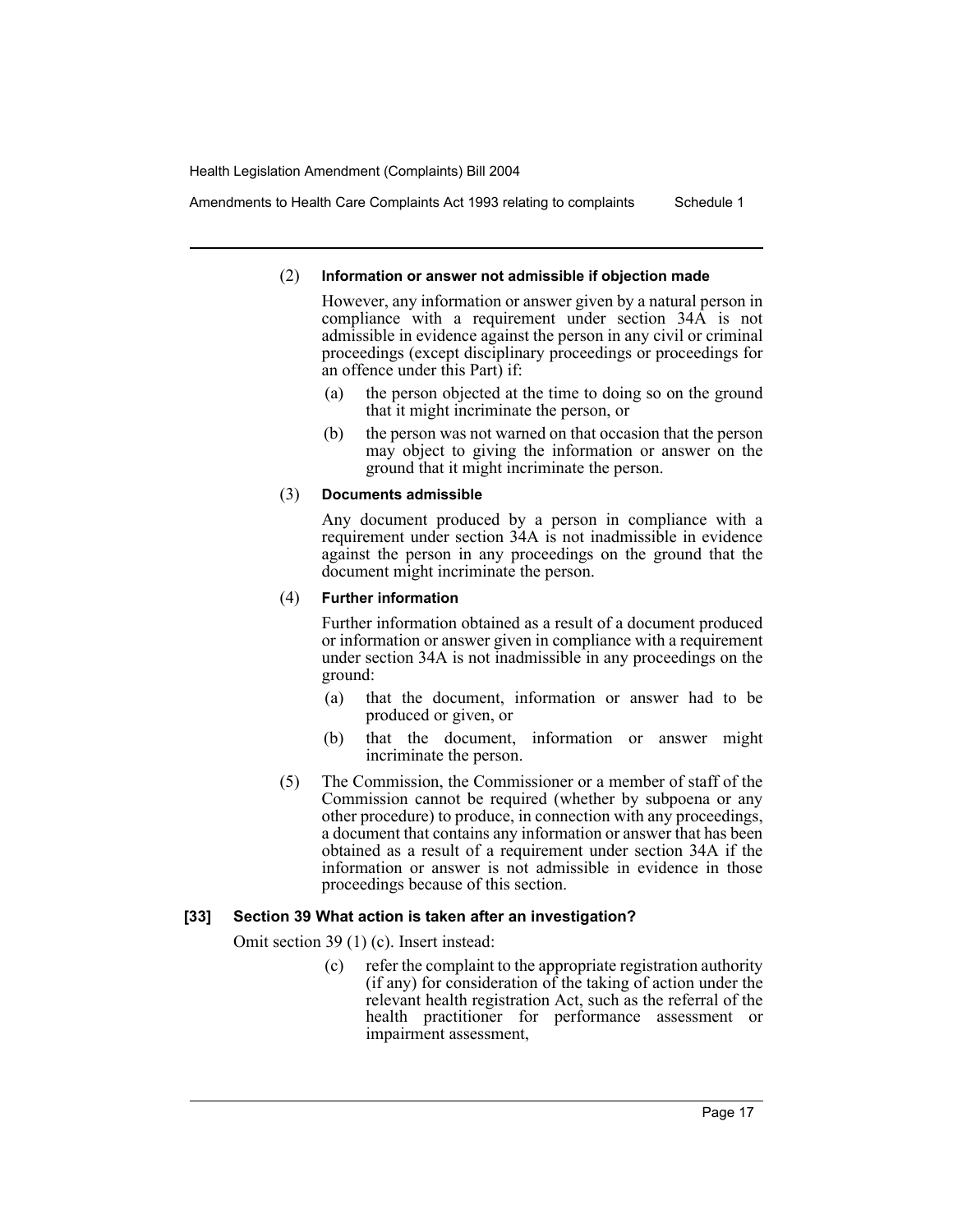Schedule 1 Amendments to Health Care Complaints Act 1993 relating to complaints

#### **[34] Section 39 (1A)**

Insert after section 39 (1):

(1A) The Commission is not required to take action under this section if it reviews its assessment of the complaint and takes action under section 20A.

#### **[35] Section 59**

Omit the section. Insert instead:

#### **59 Investigation of health services**

The Commission may, in accordance with this Part, investigate the delivery of health services by a health service provider directly affecting the clinical management or care of clients which may not be the particular object of a complaint but which arises out of a complaint or out of more than one complaint, if it appears to the Commission that:

- (a) the matter raises a significant issue of public health or safety, or
- (b) the matter raises a significant question as to the appropriate care or treatment of clients, or
- (c) the matter, if substantiated, would provide grounds for disciplinary action against a health practitioner.

#### **[36] Section 80 Functions of Commission**

Omit section 80 (1) (j).

#### **[37] Section 96 Exoneration from liability**

Insert at the end of the section:

(2) The making of a complaint, or the reporting of any matter or thing that could give rise to a complaint, to the Commission or a registration authority by any person does not, if it was done in good faith, subject the person personally to any action, liability, claim or demand.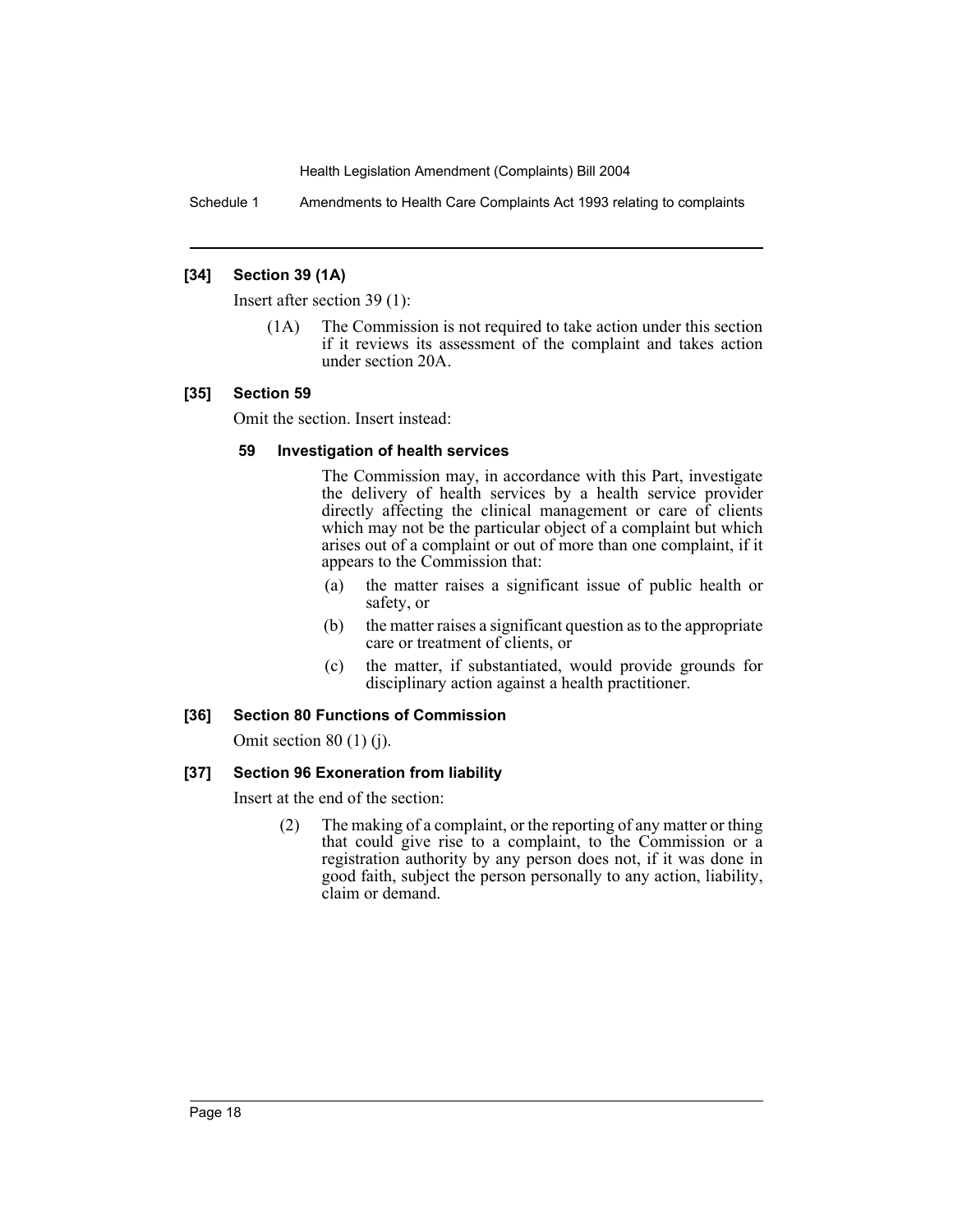Amendments to Health Care Complaints Act 1993 relating to complaints Schedule 1

#### **[38] Section 99A**

Insert after section 99:

#### **99A Offence: improper disclosure of information**

If a person discloses information obtained in exercising a function under this Act and the disclosure is not made:

- (a) with the consent of the person to whom the information relates, or
- (b) in connection with the execution and administration of this Act, or
- (c) for the purposes of any legal proceedings arising out of this Act or of any report of any such proceedings, or
- (d) with other lawful excuse,

the person is guilty of an offence.

Maximum penalty: 10 penalty units or imprisonment for 6 months, or both.

#### **[39] Section 103A**

Insert after section 103:

#### **103A Application of Ombudsman Act 1974**

- (1) The *Ombudsman Act 1974* makes provision in respect of the investigation of the conduct of certain public authorities including the Commission.
- (2) The Commission is not precluded by anything in this Act or by any other Act or law from providing information to the Ombudsman in connection with a preliminary inquiry under section 13AA of the *Ombudsman Act 1974* or an investigation under that Act.

**Note.** Section 12 of the *Ombudsman Act 1974* enables a person to make a complaint about a wide range of conduct of a public authority relating to administrative action or inaction by the public authority. Section 13AA of that Act enables the Ombudsman to conduct preliminary inquiries into such a complaint and section 13 of that Act enables the Ombudsman to investigate such conduct whether or not a complaint has been made if it appears to the Ombudsman that the conduct may be, for example, contrary to law.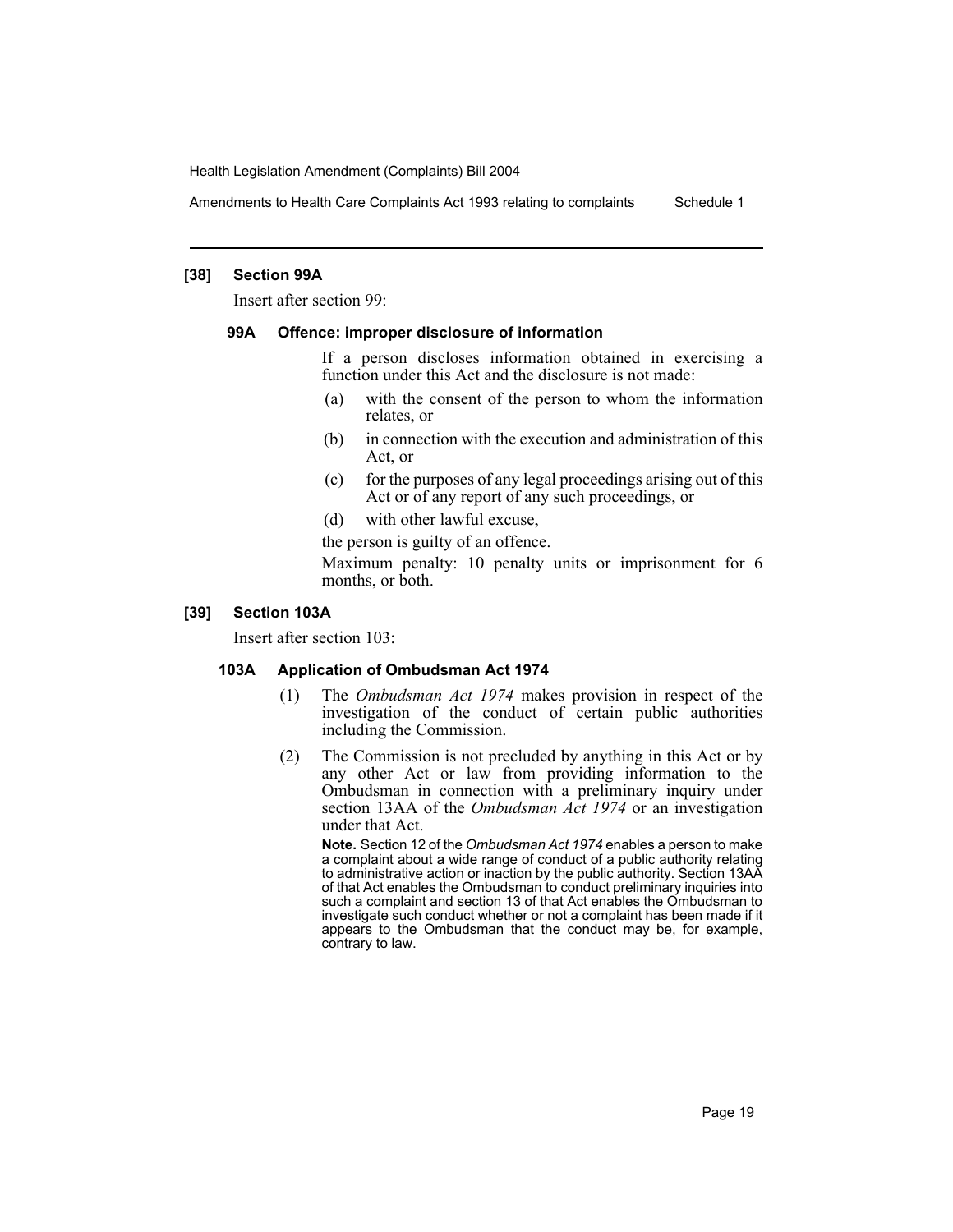Schedule 1 Amendments to Health Care Complaints Act 1993 relating to complaints

#### **[40] Schedule 4 Savings, transitional and other provisions**

Omit clause 1. Insert instead:

# **Part 1 Preliminary**

#### **1 Regulations**

(1) The regulations may contain provisions of a savings or transitional nature consequent on the enactment of the following Acts:

this Act

#### *Health Legislation Amendment (Complaints) Act 2004 Health Registration Legislation Amendment Act 2004*

- (2) Any such provision may, if the regulations so provide, take effect from the date of assent to the Act concerned or a later date.
- (3) To the extent to which any such provision takes effect from a date that is earlier than the date of its publication in the Gazette, the provision does not operate so as:
	- (a) to affect, in a manner prejudicial to any person (other than the State or an authority of the State), the rights of that person existing before the date of its publication, or
	- (b) to impose liabilities on any person (other than the State or an authority of the State) in respect of anything done or omitted to be done before the date of its publication.
- (4) The provisions of this Schedule are subject to any regulations made under this clause.

# **Part 2 Provisions consequent on the enactment of this Act**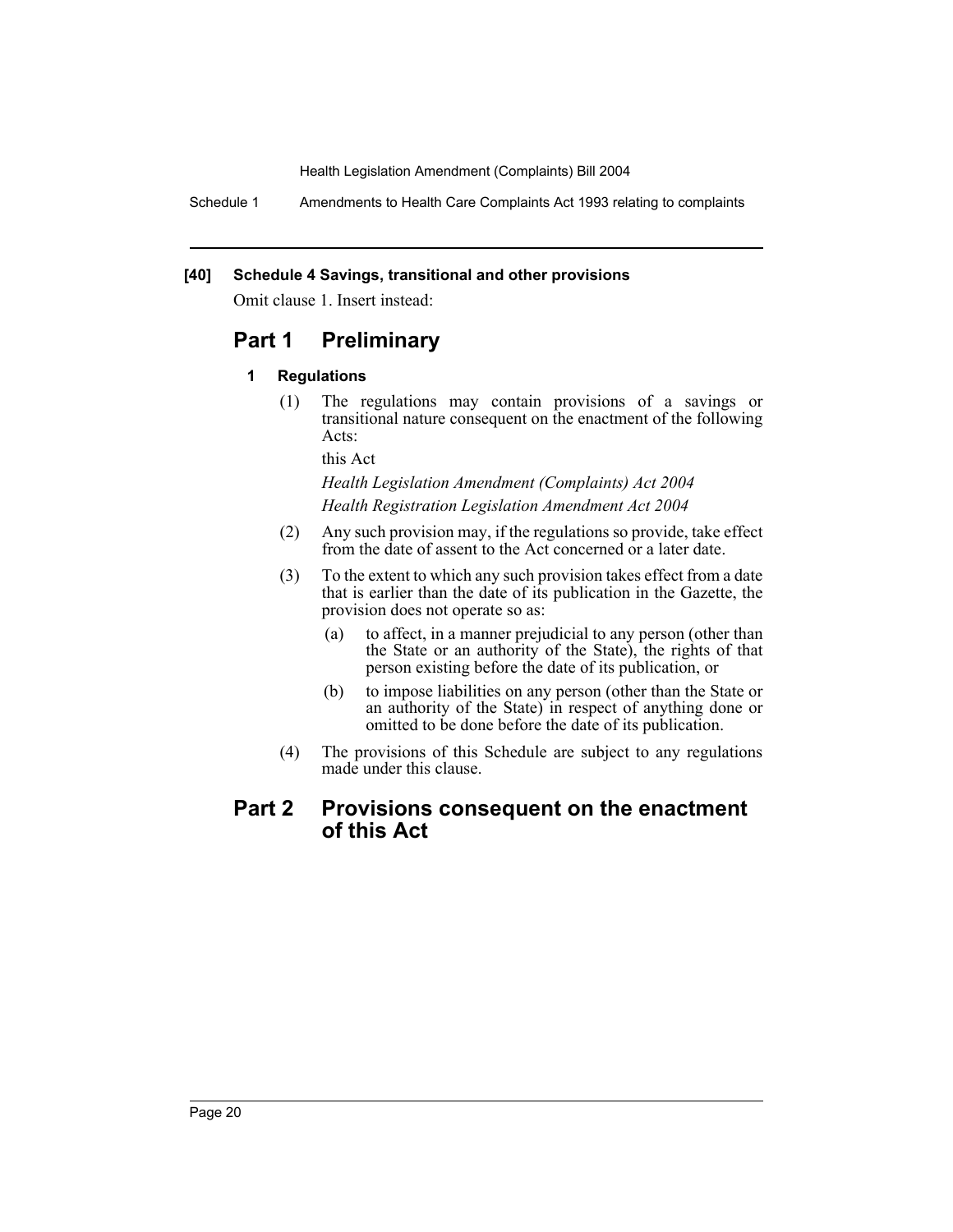Amendments to Health Care Complaints Act 1993 relating to complaints Schedule 1

#### **[41] Schedule 4, Parts 3 and 4**

Insert at the end of the Schedule:

# **Part 3 Provisions consequent on enactment of Health Legislation Amendment (Complaints) Act 2004**

#### **5 Definition**

In this Part:

*amending Act* means the *Health Legislation Amendment (Complaints) Act 2004*.

#### **6 Commission and Commissioner**

The person holding the office of Commissioner, or acting in that office, immediately before the substitution of section 76 by the amending Act is taken to have been appointed to hold or act in that office under section 76 as so substituted on the same terms and conditions as applied to that person's appointment before that substitution.

#### **7 Health Conciliation Registry**

- (1) The Health Conciliation Registry established under Part 6 (as in force immediately before its substitution by the amending Act) is abolished.
- (2) A person who was a member of staff of the Health Conciliation Registry immediately before its abolition is transferred to the staff of the Commission.
- (3) Any such transfer is taken to have been done under section 87 of the *Public Sector Employment and Management Act 2002*.

#### **8 Conciliators and conciliation**

- (1) A person appointed as a conciliator under section 89 before its substitution by the amending Act and whose appointment is in force immediately before that substitution is taken to have been appointed as a conciliator under section 89 (as inserted by the amending Act).
- (2) Any complaint that was referred to the Health Conciliation Registry before the substitution of Division 8 of Part 2 by the amending Act, and the conciliation of which under that Division was not finalised before the substitution: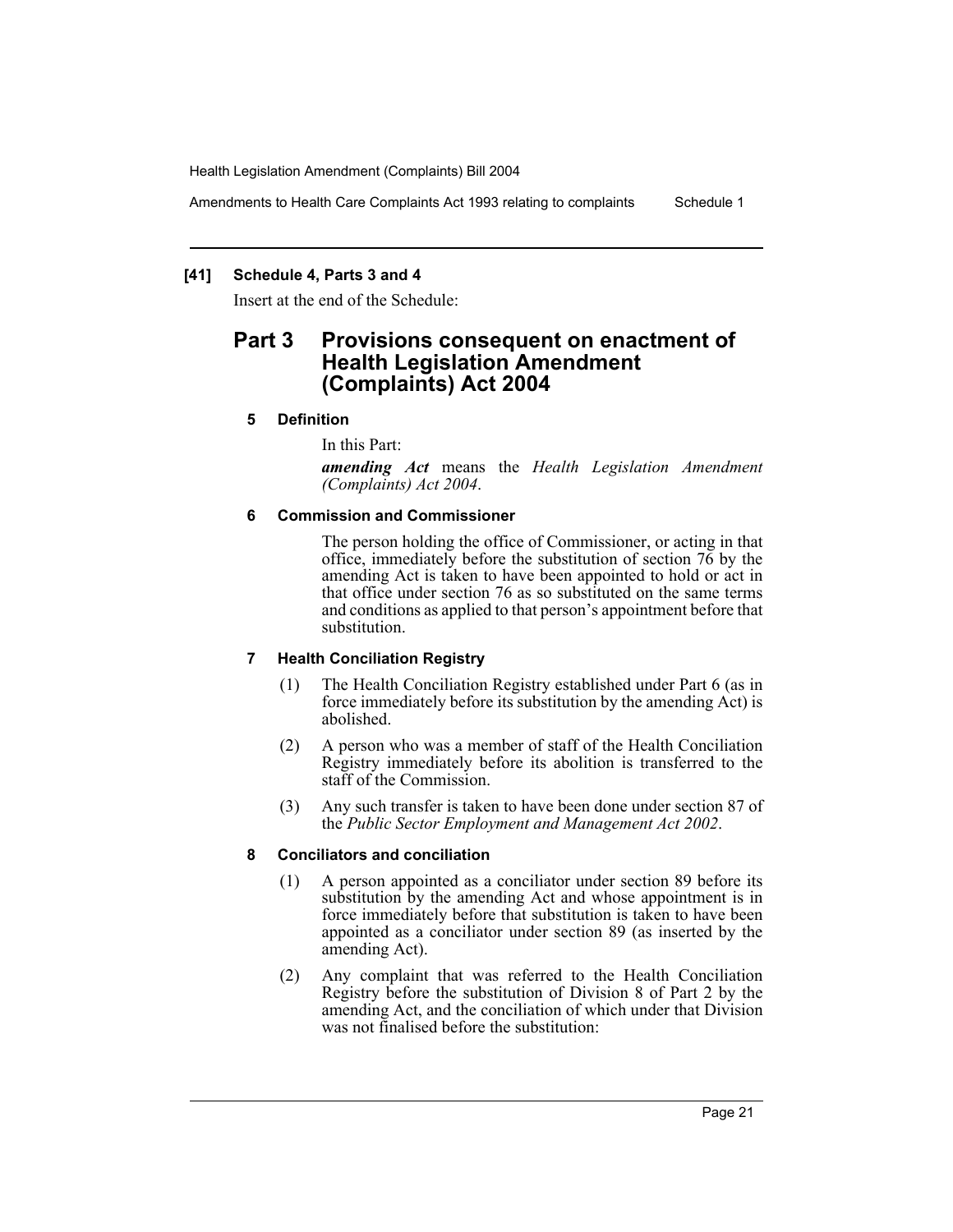Schedule 1 Amendments to Health Care Complaints Act 1993 relating to complaints

- (a) is taken to have been referred to the Health Conciliation Registry in accordance with that Division as substituted, and
- (b) is to continue to be dealt with in accordance with that Division as substituted.

#### **9 Application of amendments**

- (1) An amendment made by Schedule 1 [7] or [24] to the amending Act applies only to complaints made on or after the commencement of the amendment.
- (2) Despite subclause (1), an amendment made by Schedule 1 [7] or [24] to the amending Act applies to a complaint made before the commencement of the amendment to the extent (if any) that section 20A (3) applies to the complaint.
- (3) An amendment made by Schedule 1 [6], [10]–[14], [17]–[23], [27], [29], [32], [37] or Schedule 3 to the amending Act applies to a complaint whether made before, on or after the commencement of the amendment.
- (4) Despite subclause (3):
	- (a) an amendment made by Schedule 1 [6] or [12] to the amending Act does not apply to a complaint that was assessed by the Commission under section 13 before the commencement of the amendment, and
	- (b) the amendment made by Schedule 1 [22] to the amending Act does not apply to a referral of a complaint under section 26 that took place before the commencement of the amendment, and
	- (c) the amendment made by Schedule 1 [37] to the amending Act does not affect any proceedings commenced before the commencement of the amendment, and
	- (d) an amendment made by Schedule 3 [2] or [5] to the amending Act does not apply to a complaint in respect of which the Commission has made a determination under section 39 before the commencement of the amendment.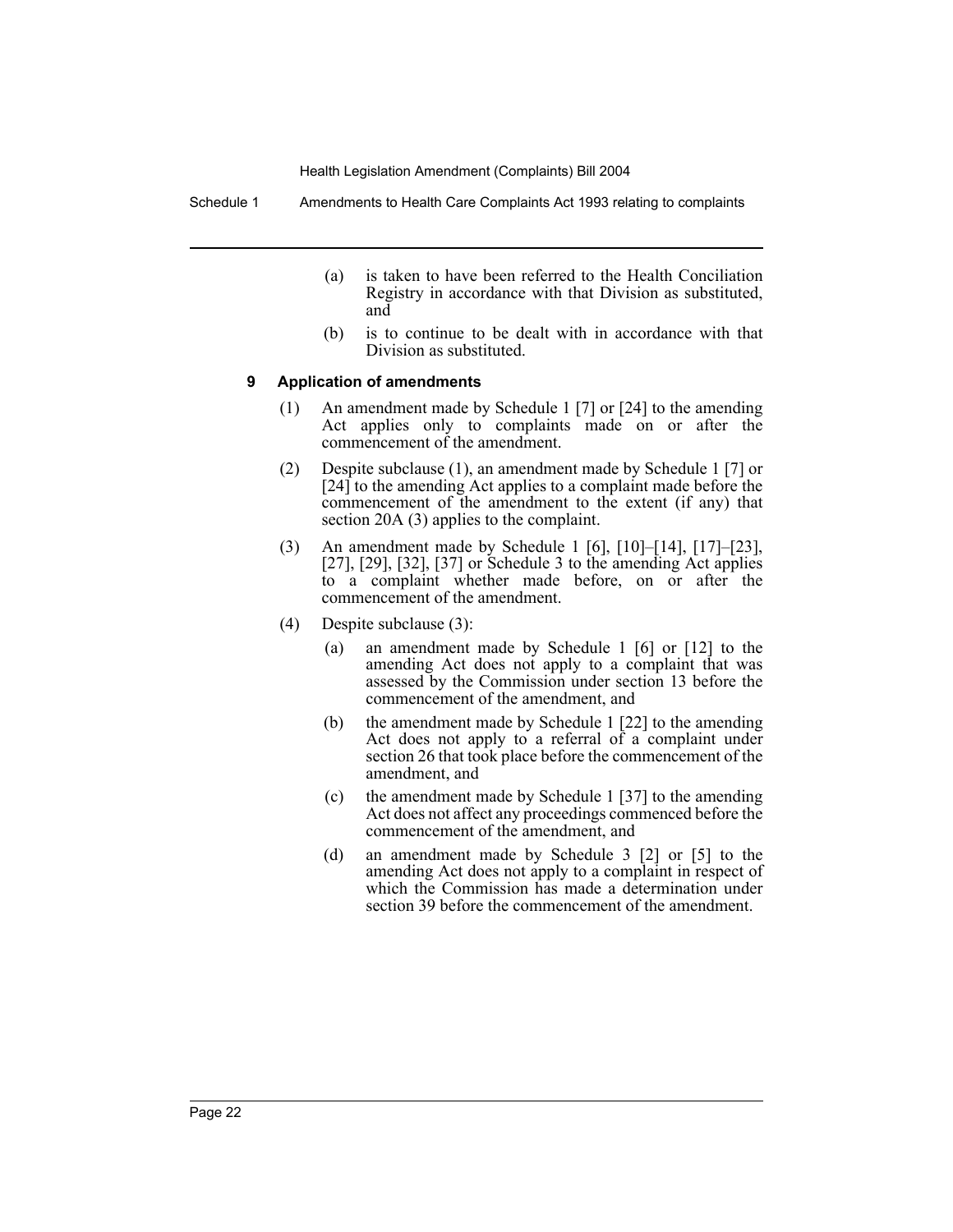Amendments to Health Care Complaints Act 1993 relating to complaints Schedule 1

# **Part 4 Provisions consequent on enactment of Health Registration Legislation Amendment Act 2004**

#### **10 Definition**

In this Part:

*amending Act* means the *Health Registration Legislation Amendment Act 2004*.

#### **11 Pending proceedings**

- (1) An amendment made to a health registration Act by the amending Act does not apply to a complaint that was referred to a Committee or Tribunal under the health registration Act before the commencement of the amendment.
- (2) An amendment made to a health registration Act by the amending Act does not apply to a complaint if an inquiry into the complaint under the health registration Act had commenced before the commencement of the amendment.

#### **12 Amendments relating to constitution of Tribunal and committees**

- (1) The amendment made to section 147 of the *Medical Practice Act 1992* by the amending Act does not affect the Tribunal as constituted before the commencement of the amendment to deal with a complaint if the Tribunal is still dealing with that complaint at that commencement. Accordingly, the Tribunal as so constituted may continue to deal with the complaint as if the amendment had not been made.
- (2) The amendment made to section 169 of the *Medical Practice Act 1992* by the amending Act does not affect any Committee that was constituted before the commencement of the amendment to deal with a complaint and is still dealing with the complaint at that commencement. Accordingly, any such Committee may continue to deal with the complaint as if the amendment had not been made.
- (3) The amendment made to section 51 of the *Nurses and Midwives Act 1991* by the amending Act does not affect any Committee that was constituted before the commencement of the amendment to deal with a complaint and is still dealing with the complaint at that commencement. Accordingly, any such Committee may continue to deal with the complaint as if the amendment had not been made.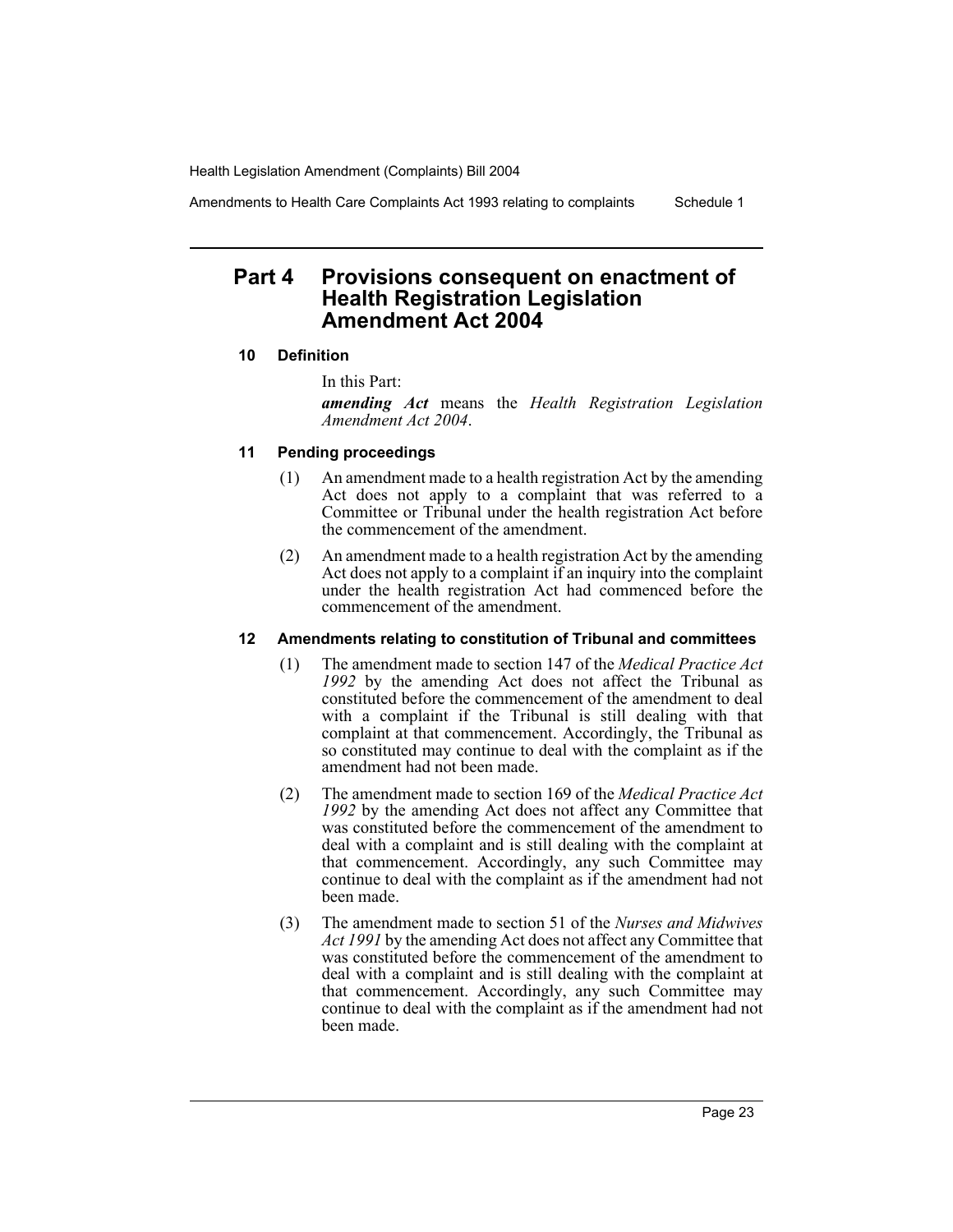Schedule 1 Amendments to Health Care Complaints Act 1993 relating to complaints

#### **13 Statutory declarations**

Any amendment made to a health registration Act by the amending Act to remove a requirement that a statutory declaration be given in relation to a complaint applies to a complaint whether made before, on or after the commencement of the amendment.

#### **[42] Schedule 5 Special provisions relating to Walker Special Commission of Inquiry**

Omit "because of the exercise by a designated person of any function with respect to a matter to which that protected action relates" from clause 6 (2).

Insert instead "because a designated person exercises a function in the circumstances or manner authorised by this Schedule or because of any act or omission of the Special Commission".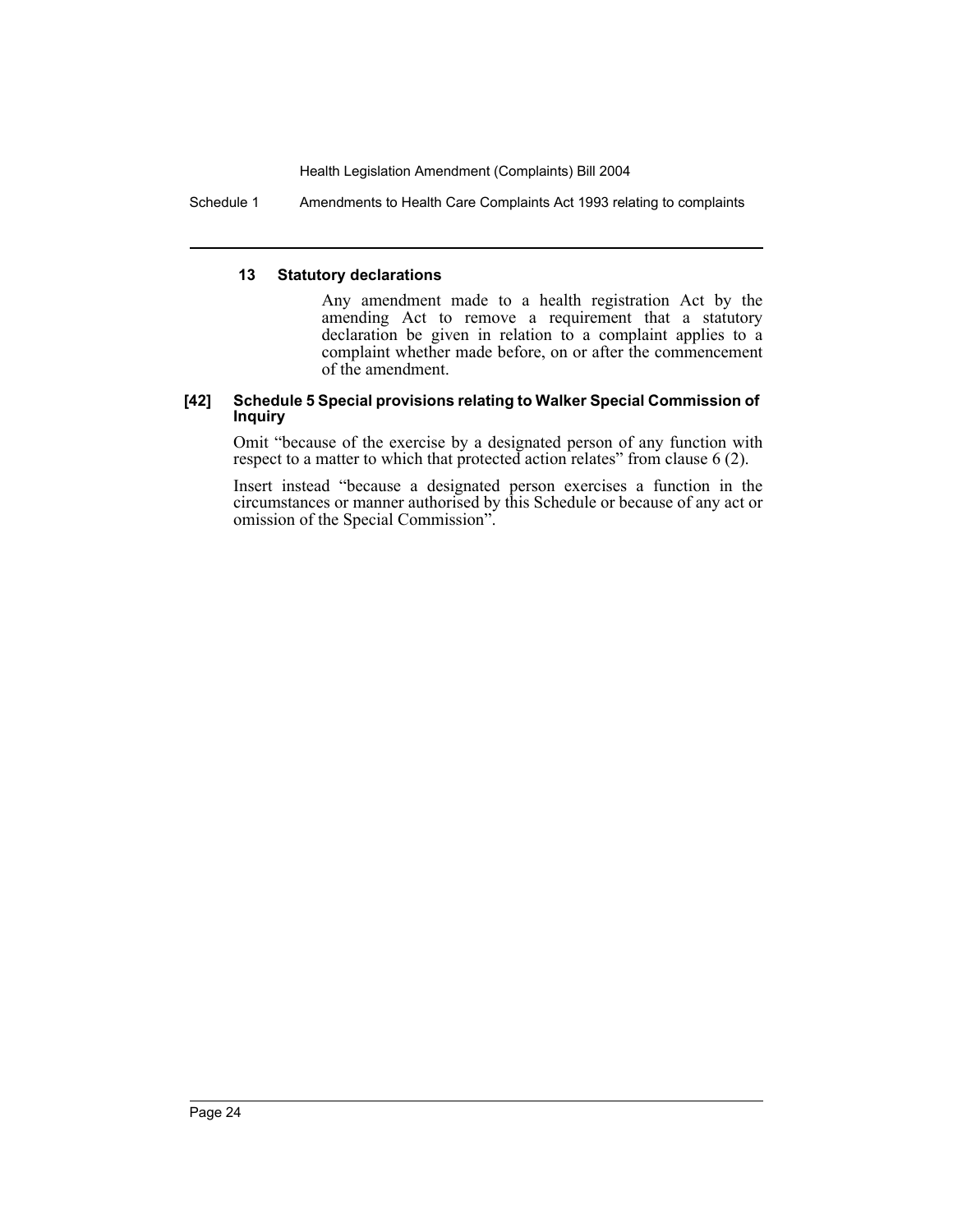Amendments to Health Care Complaints Act 1993 relating to complaints resolution Schedule 2

### **Schedule 2 Amendments to Health Care Complaints Act 1993 relating to complaints resolution**

(Section 3)

#### **[1] Long title**

Omit "conciliation". Insert instead "resolution".

#### **[2] Section 4 Definitions**

Omit "constituted" from the definition of *Health Conciliation Registry*. Insert instead "established".

#### **[3] Section 4**

Insert in alphabetical order:

*Registrar* means the Registrar of the Health Conciliation Registry.

#### **[4] Section 12 Consultation between the Commission, a registration authority and the Registrar**

Omit section 12 (1). Insert instead:

- (1) Before determining, as a result of the assessment of a complaint, whether to investigate a complaint, to refer the complaint for conciliation, to deal with the complaint under Division 9 or to discontinue dealing with the complaint, the Commission must consult with the appropriate registration authority, subject to this section.
- (1A) If it is proposed, as a result of the assessment of a complaint, to refer the complaint for conciliation, the Commission must also consult with the Registrar.

#### **[5] Section 14 Suspension of action by registration authority**

Omit "conciliation by the Health Conciliation Registry" from section 14 (1).

Insert instead "is being dealt with under Division 8 or 9".

#### **[6] Section 15 Provision of information to registration authorities**

Insert "and will involve the Registrar in the consultation process" after "conciliation" in the note to the section.

#### **[7] Section 20 The purpose of assessment**

Insert "or dealt with under Division 9" after "conciliated".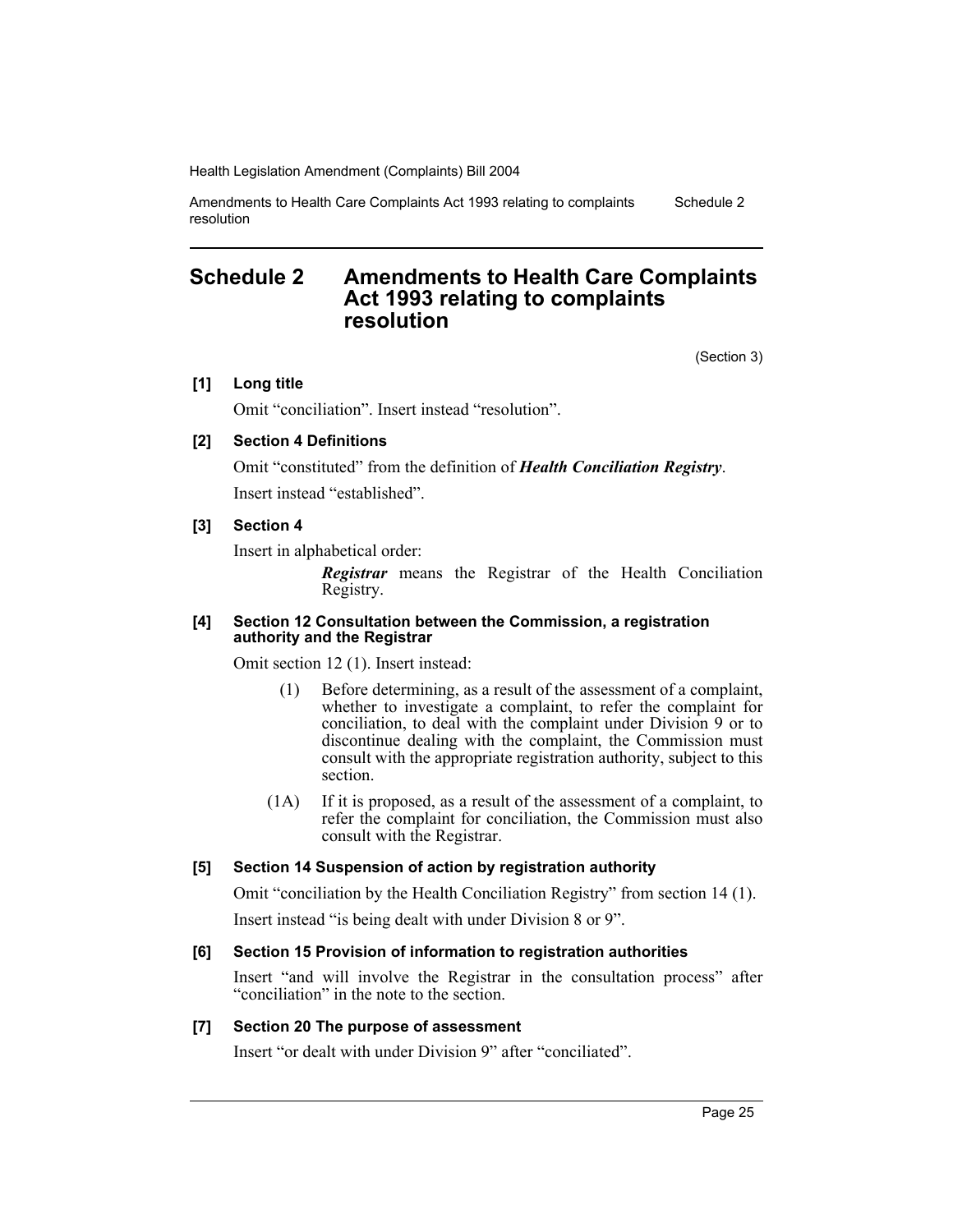Schedule 2 Amendments to Health Care Complaints Act 1993 relating to complaints resolution

#### **[8] Section 27 Circumstances in which Commission may discontinue dealing with complaint**

Omit section 27 (1) (b). Insert instead:

(b) the subject-matter of the complaint (or part) is trivial or does not warrant investigation or conciliation or the Commission dealing with it under Division 9,

#### **[9] Part 2, Divisions 8 and 9**

Omit Division 8 and the note to the Part. Insert instead:

### **Division 8 Conciliation**

#### **46 Appointment of conciliators**

- (1) On the referral of a complaint by the Commission to the Health Conciliation Registry, the Registrar must appoint a conciliator to conciliate the complaint.
- (2) The Registrar may appoint more than one conciliator to conciliate the complaint if the Registrar thinks it is desirable to do so.

#### **47 Notification of arrangements for conciliation**

Within 14 days after the referral of a complaint by the Commission to the Health Conciliation Registry, the Registrar must give written notice to the parties to the complaint of the following:

- (a) that the complaint has been referred for conciliation,
- (b) that the conciliation process is voluntary and that the consent of the parties is required,
- (c) the objects of the conciliation process,
- (d) confidentiality provisions concerning conciliation,
- (e) the effect of any agreements arising out of conciliation,
- (f) the reasons why conciliation is considered to be appropriate.

#### **48 Conciliation to be voluntary**

Participation in the conciliation process by the parties to a complaint is voluntary.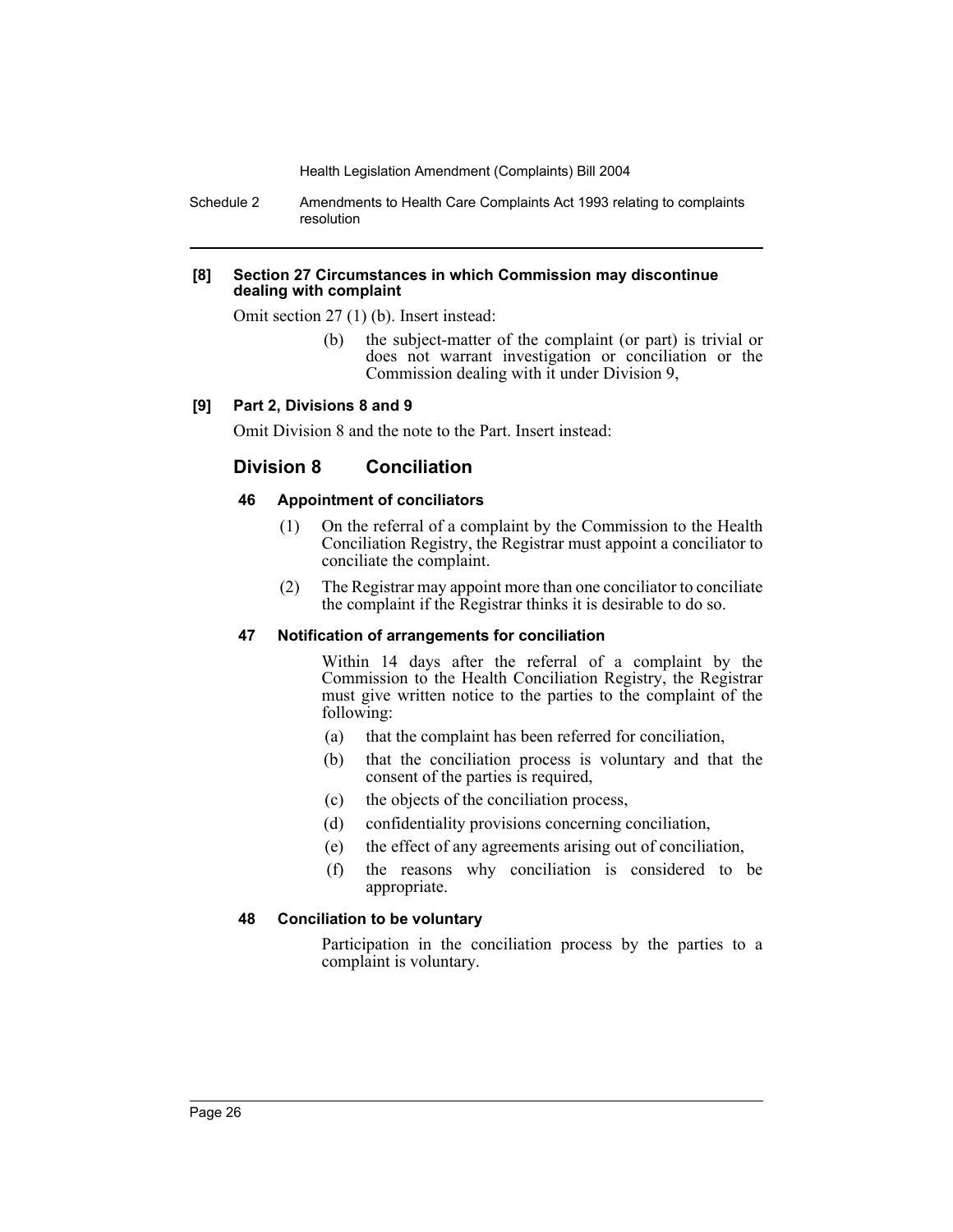Amendments to Health Care Complaints Act 1993 relating to complaints resolution Schedule 2

#### **49 Role of conciliator**

The function of a conciliator is:

- (a) to bring the parties to the complaint together for the purpose of promoting the discussion, negotiation and settlement of the complaint, and
- (b) to undertake any activity for the purpose of promoting that discussion, negotiation and settlement, and
- (c) if possible, to assist the parties to the complaint to reach agreement.

**Note.** A conciliator has no power to impose a decision on the parties, to make a determination or to award compensation.

#### **50 Assistance to parties at conciliation**

- (1) At the conciliation of a complaint, a party to the complaint is not entitled to be legally represented.
- (2) A party to a complaint may be assisted by another person (not being a legal practitioner) if the assistance is provided:
	- (a) to the complainant, or
	- (b) to another party to the complaint and the Registrar or conciliator gives permission because the party would be disadvantaged without the assistance.
- (3) This section does not prevent an officer of a corporation that is a party to a complaint from representing the corporation.
- (4) Contravention of this section does not invalidate the conciliation of a complaint.

#### **51 Confidentiality of the conciliation process**

- (1) Evidence of anything said or of any admission made during the conciliation process is not admissible in any proceedings before a court, tribunal or body.
- (2) A document prepared for the purposes of, or in the course of, the conciliation process (or a copy of such a document) is not admissible in any proceedings before a court, tribunal or body.
- (3) This section does not apply to evidence or a document if the persons who attended, or were named during, the conciliation process and, in the case of a document, all persons named in the document, consent to admission of the evidence or document.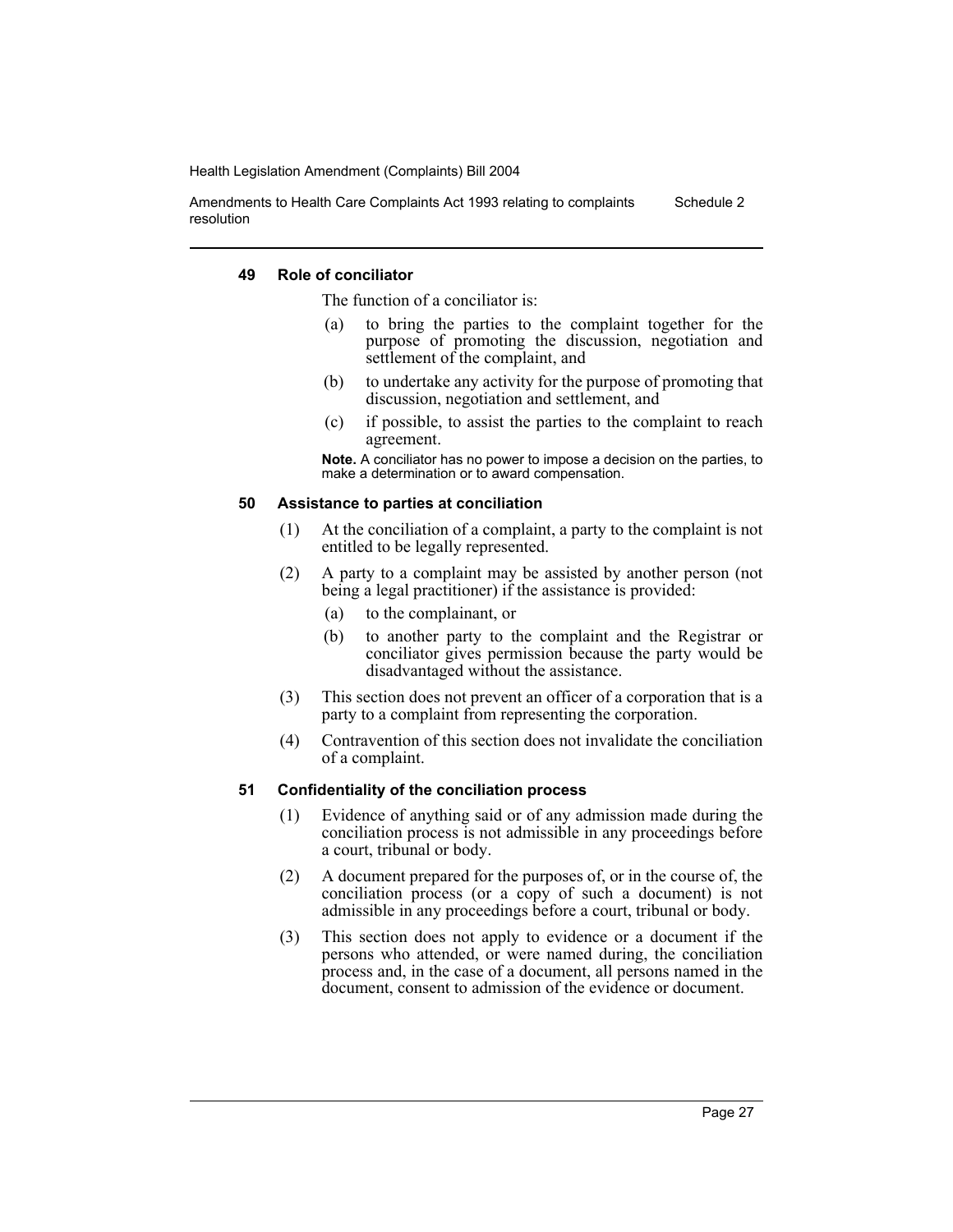- Schedule 2 Amendments to Health Care Complaints Act 1993 relating to complaints resolution
	- (4) A person cannot be required (whether by subpoena or any other procedure) to produce evidence or a document that is inadmissible in evidence in proceedings before a court, tribunal or body because of this section.

#### **52 Conclusion of the conciliation process**

- (1) The conciliation process is concluded:
	- (a) if either party terminates the conciliation process at any time, or
	- (b) if the parties to the complaint reach agreement concerning the matter the subject of the complaint.
- (2) The complainant must notify the Registrar without delay if the parties reach agreement otherwise than during the conciliation process.
- (3) The conciliation process is terminated if the conciliator terminates the process after having formed the view:
	- (a) that it is unlikely that the parties will reach agreement, or
	- (b) a significant issue of public health or safety has been raised.

#### **53 Preparation and distribution of report on conclusion of conciliation process**

- (1) On the conclusion of the conciliation process, the conciliator who was involved in the process must prepare a report to the Registrar concerning the conciliation.
- (2) The report may state only:
	- (a) the outcome of the conciliation process, and
	- (b) whether or not a recommendation is made that the Commission investigate the complaint.
- (3) As soon as practicable after receipt of the report, the Registrar must give a copy of the report to the Commission, the parties to the complaint and the appropriate registration authority (if any).

#### **54 Furnishing of other information to Registrar concerning conciliation process**

A conciliator who was involved in a conciliation process must furnish information to the Registrar (otherwise than in a report under section 53) sufficient to enable the Registrar to comply with section 55.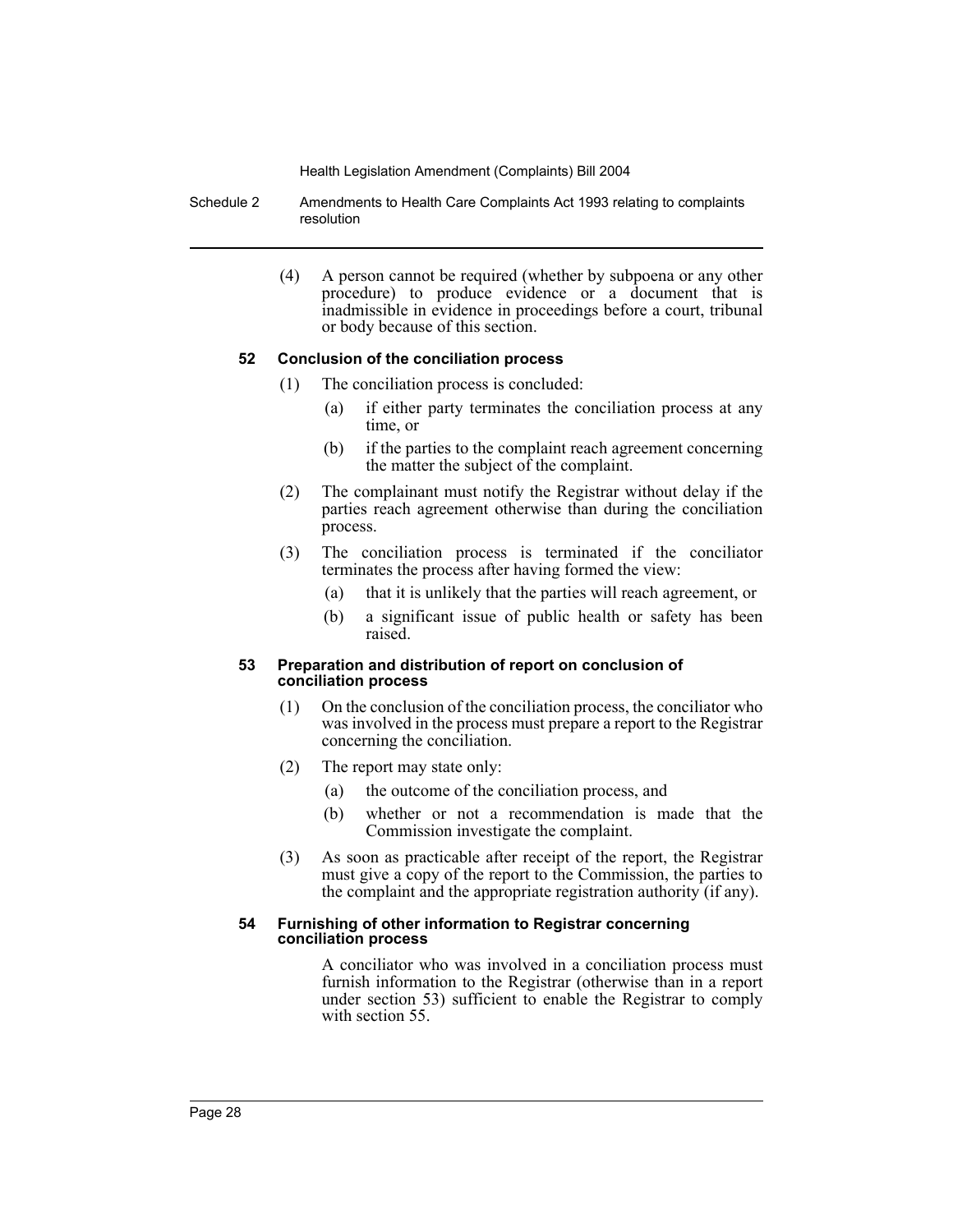Amendments to Health Care Complaints Act 1993 relating to complaints resolution Schedule 2

#### **55 Six-monthly reports to registration authorities**

- (1) As soon as practicable after 1 April and 1 October in each year, the Registrar must furnish a report to each registration authority setting out the following information in relation to the complaints which have been dealt with under this Division during the previous 6 months:
	- (a) the number of complaints dealt with,
	- (b) the background of each complaint,
	- (c) the nature of the issues the subject of the conciliation process,
	- (d) any issues of a general nature arising out of each complaint relevant to the professional or educational standards of the profession concerned.
- (2) A report must not contain any information which identifies a party to a complaint.
- (3) A registration authority must not use a report furnished to it under this section except for the purpose of providing general information to health practitioners who are registered by it concerning the professional or educational standards of their profession.

#### **56 Complaint may be referred for investigation**

- (1) Despite section 20A, the Commission may investigate a complaint that has been dealt with under this Division but only if:
	- (a) the report under section 53 contains a recommendation that the Commission investigate the complaint, or
	- (b) new material concerning the matter the subject of the complaint becomes available and that material raises a matter that would cause the Commission to refer the complaint for investigation in accordance with section 23.
- (2) Before investigating the complaint, the Commission must consult with the appropriate registration authority (if any). If either the Commission or the appropriate registration authority (or both) is (or are) of the opinion that a complaint should be investigated, it must be investigated.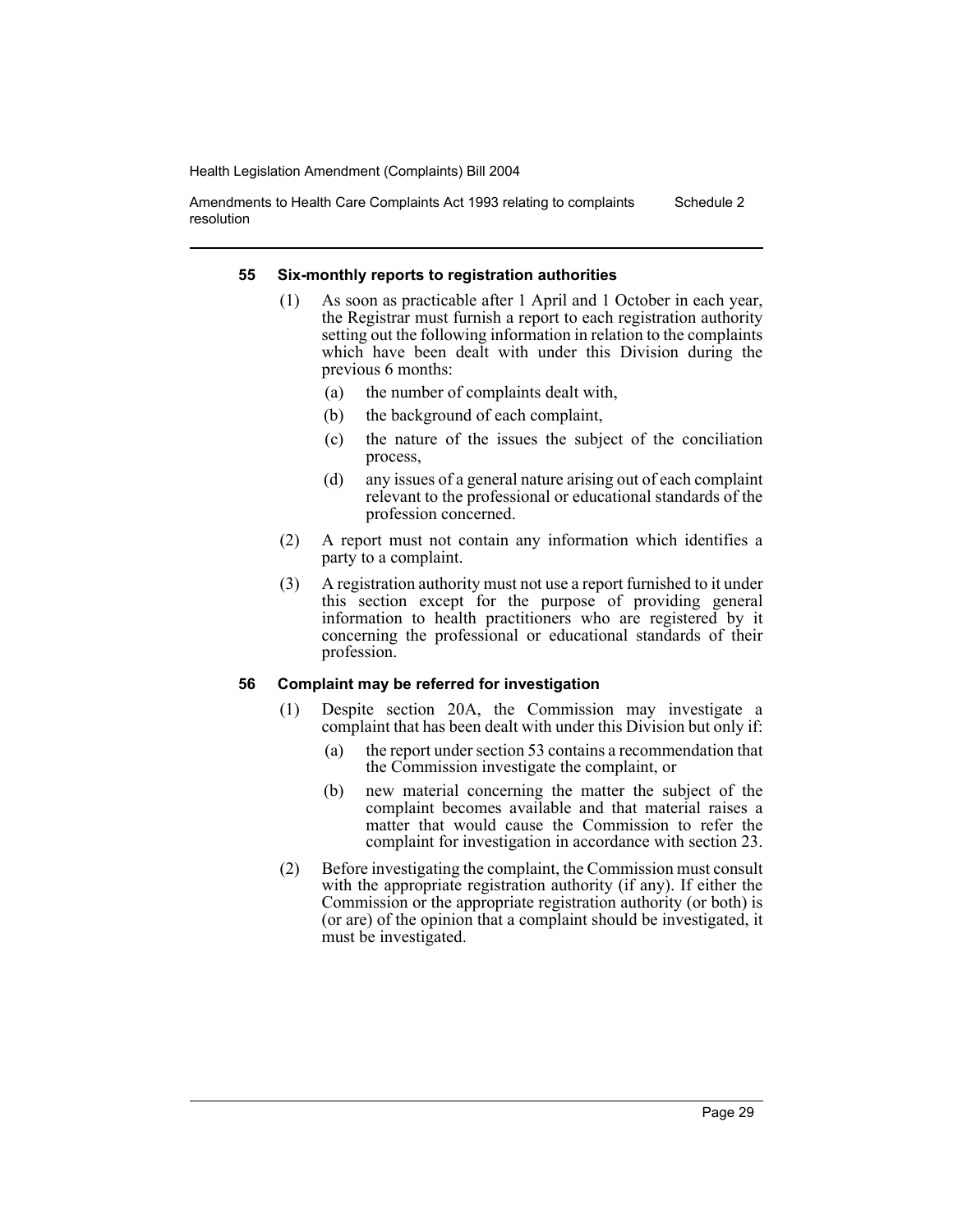Schedule 2 Amendments to Health Care Complaints Act 1993 relating to complaints resolution

#### **57 Health Conciliation Registry and conciliators to be independent in dealing with complaints**

A member of staff of the Commission employed in the Health Conciliation Registry or a conciliator is not subject to the direction and control of the Commissioner in relation to dealing with any particular complaint that has been referred to the Health Conciliation Registry for conciliation.

#### **58 Offence for conciliator or staff of Health Conciliation Registry to disclose information obtained in conciliation**

A conciliator or a member of staff of the Commission employed in the Health Conciliation Registry must not disclose information obtained during the conciliation of a complaint (including to a member of staff of the Commission that is not employed in the Registry) except in any one or more of the following circumstances:

- (a) with the consent of the parties to the complaint concerned,
- (b) in connection with the administration or execution of this Division,
- (c) if there are reasonable grounds to believe that the disclosure is necessary to prevent or minimise the danger of injury to any person or damage to any property,
- (d) in accordance with a requirement imposed by or under a law of the State (other than a requirement imposed by a subpoena or other compulsory process) or the Commonwealth.

Maximum penalty: 10 penalty units or imprisonment for 6 months, or both.

#### **58A Offence of concealing a serious offence**

A conciliator is not liable to be proceeded against under section 316 of the *Crimes Act 1900* in respect of any information obtained in connection with the conciliation process.

#### **Division 9 Complaints resolution**

#### **58B Objects of Commission under this Division**

The objects of the Commission under this Division are as follows:

(a) to provide an alternate and neutral means of resolving complaints that is independent of the investigative processes of the Commission,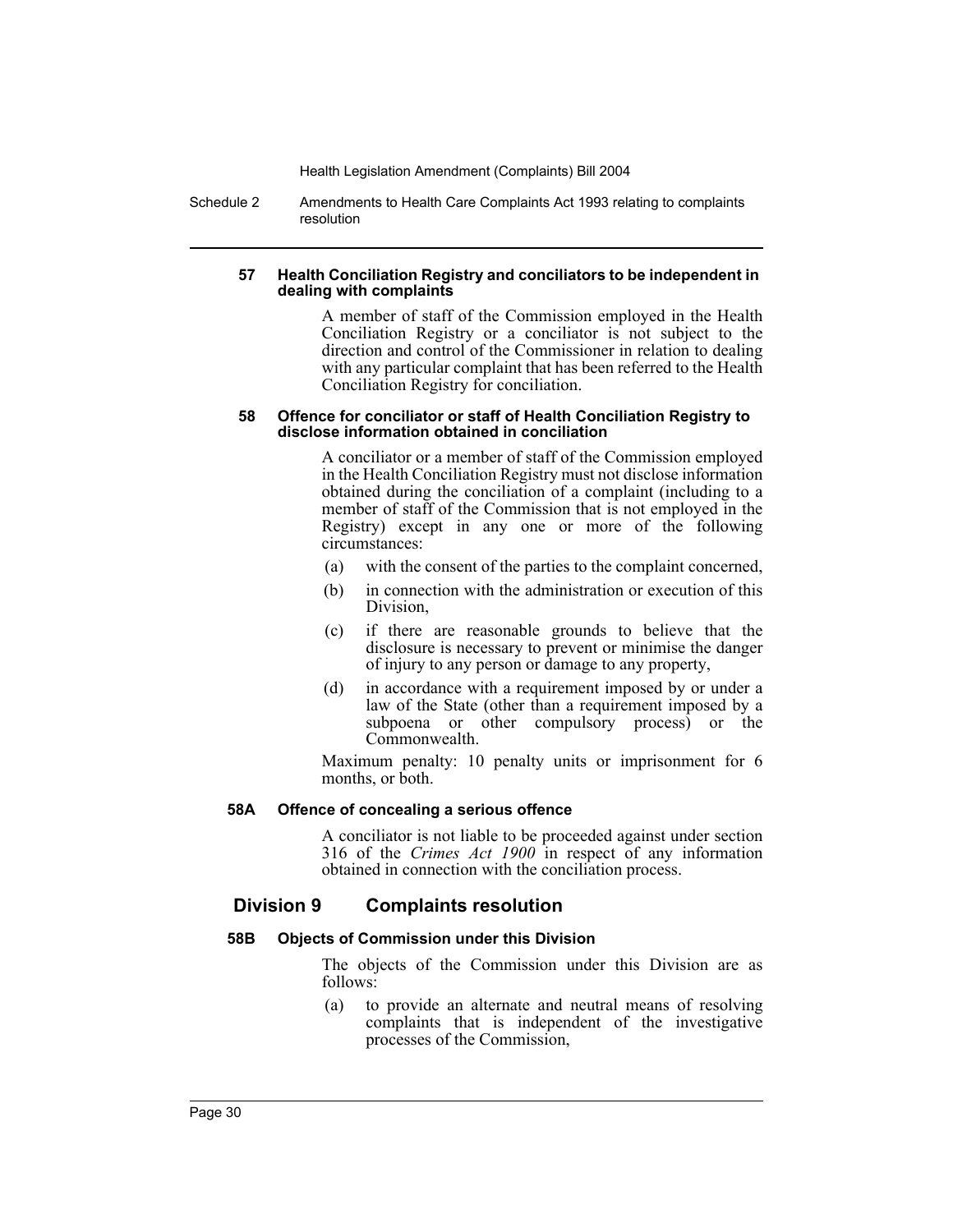Amendments to Health Care Complaints Act 1993 relating to complaints resolution Schedule 2

- (b) to facilitate the resolution of complaints, including determining the most appropriate means of resolution having regard to the nature of the complaint and the expectations of the parties to the complaint,
- (c) to provide information to health service providers and members of the public on the complaints resolution functions of the Commission under this Part.

#### **58C Function of Commission under this Division**

The Commission, when dealing with a complaint under this Division, is to take appropriate measures to assist in the resolution of the complaint, including (but not limited to) any of the following measures:

- (a) providing information to the parties to the complaint,
- (b) undertaking discussions concerning the complaint with the parties to the complaint,
- (c) facilitating the direct resolution of the complaint between the parties to the complaint.

#### **58D Participation in complaints resolution process to be voluntary**

Participation in the complaints resolution process under this Division by the parties to a complaint is voluntary.

#### **[10] Section 65 Functions**

Insert after section 65 (1) (a):

(a1) without limiting paragraph (a), to monitor and review the exercise of functions by the Health Conciliation Registry,

#### **[11] Section 80 Functions of Commission**

Omit section 80 (1) (b). Insert instead:

(b) to assess those complaints and, in appropriate cases, to investigate them, refer them for conciliation or deal with them under Division 9 of Part 2,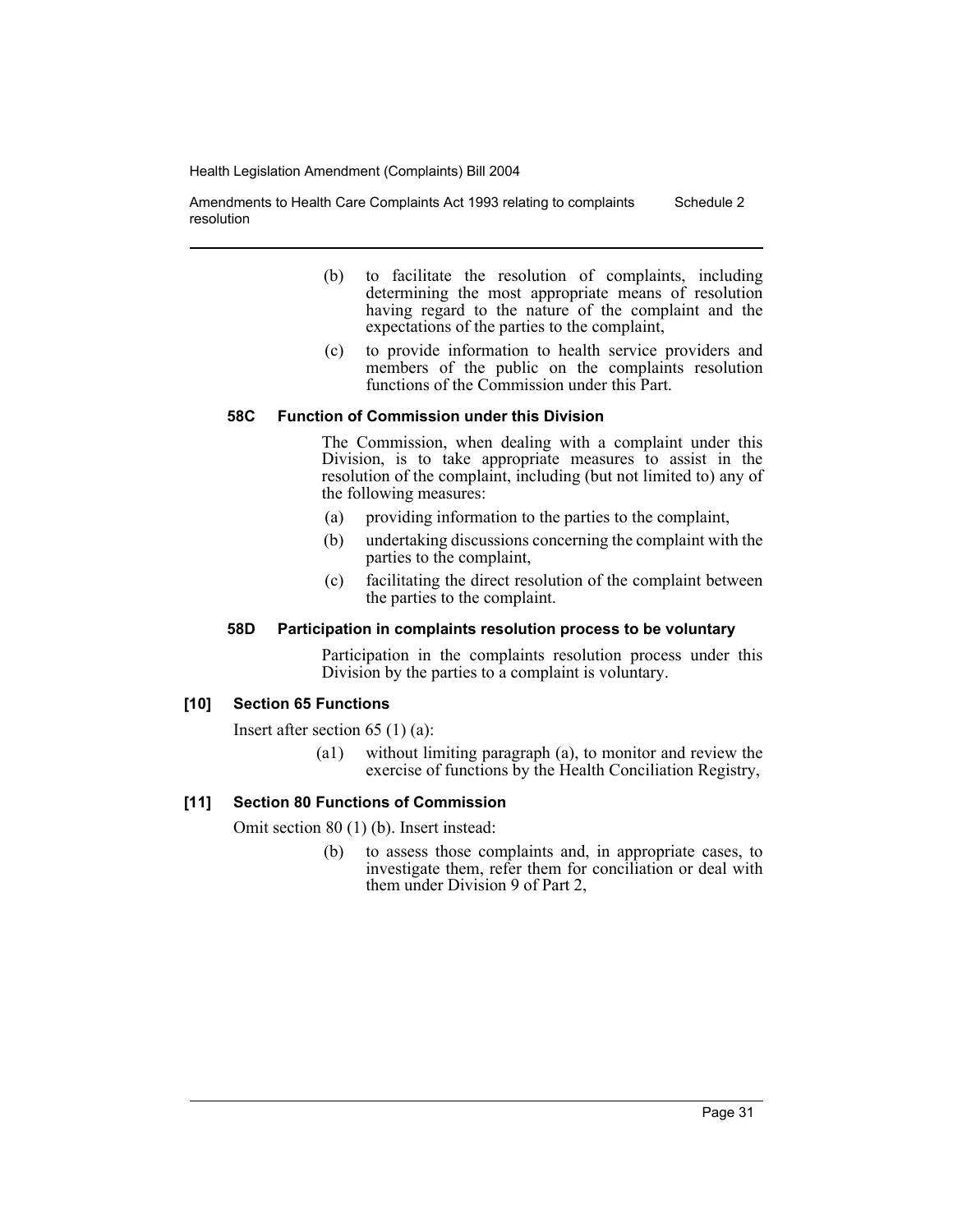Schedule 2 Amendments to Health Care Complaints Act 1993 relating to complaints resolution

#### **[12] Part 6**

Omit the Part. Insert instead:

# **Part 6 Health Conciliation Registry**

#### **85 Health Conciliation Registry**

There is established a Health Conciliation Registry within the Commission.

#### **86 Functions of Health Conciliation Registry**

- (1) The Health Conciliation Registry has the functions conferred or imposed on it by or under this or any other Act.
- (2) In particular, the Health Conciliation Registry has the following functions:
	- (a) to arrange for the conciliation of complaints referred to the Registry by the Commission,
	- (b) to liaise with the parties to a conciliation, including conducting pre-conciliation conferences, where pre-conciliation conferences, where appropriate,
	- (c) to appoint a conciliator or conciliators to conduct the conciliation of a complaint referred to the Registry by the Commission,
	- (d) to facilitate the conciliation of complaints,
	- (e) to provide information about the conciliation process to the public and to health professionals.

#### **87 Registrar of Health Conciliation Registry**

The Commission is to appoint a member of its staff as Registrar of the Health Conciliation Registry to manage the Registry.

#### **88 Staff of Health Conciliation Registry**

The Commission is to designate as staff of the Health Conciliation Registry such of its staff as may be necessary to enable the Registry to carry out its functions.

#### **89 Conciliators**

- (1) The Minister may appoint one or more suitably qualified persons to be conciliators for the purposes of this Act.
- (2) A conciliator may be appointed on a full-time or part-time basis.
- (3) Schedule 2 has effect with respect to the conciliators.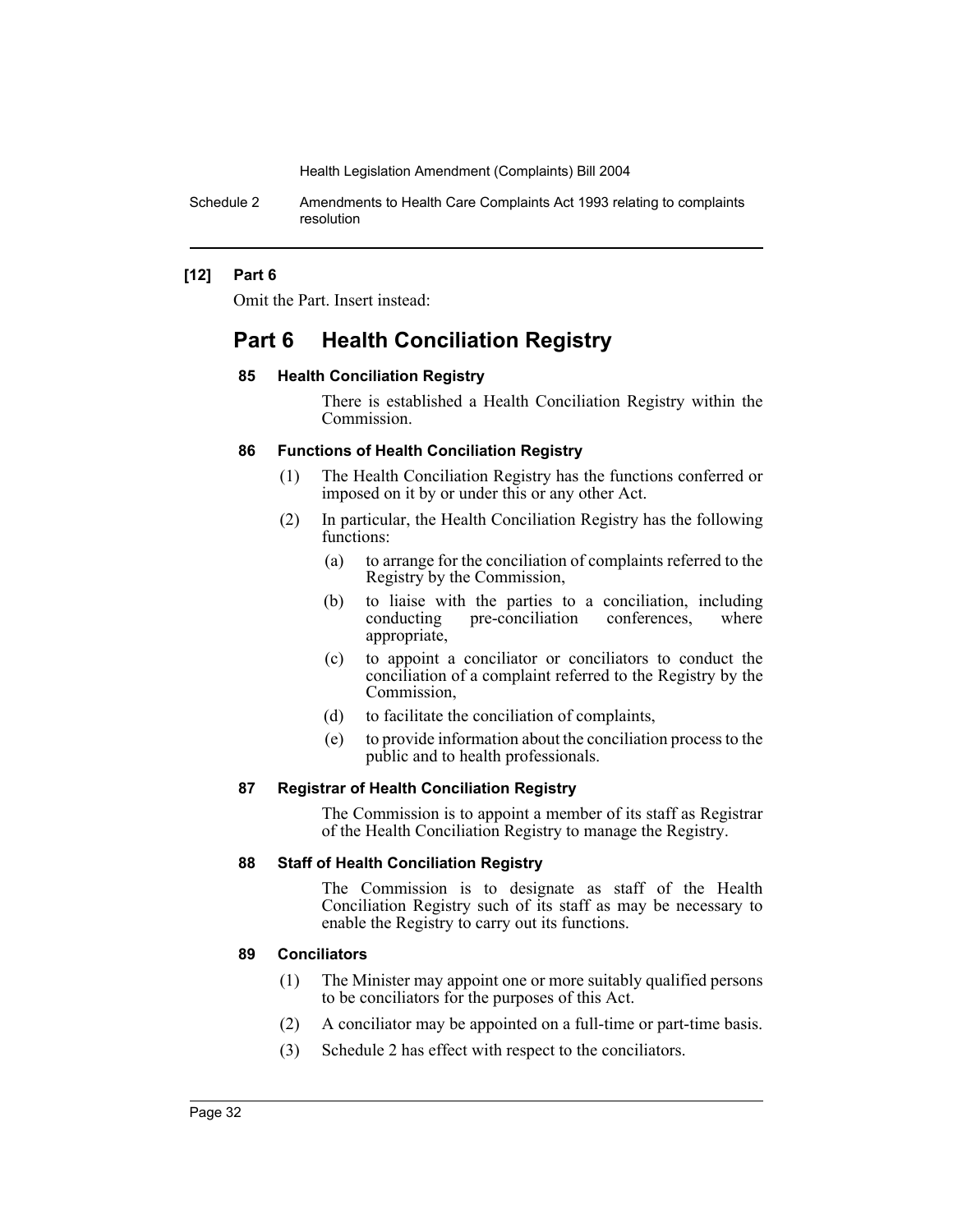Amendments to Health Care Complaints Act 1993 relating to complaints resolution Schedule 2

#### **90 Functions of conciliators**

A conciliator has the functions conferred or imposed on a conciliator by or under this or any other Act.

#### **[13] Section 96 Exoneration from liability**

Omit "the Registrar, a conciliator or a person employed in the Registry".

Insert instead "the Registrar or a conciliator".

#### **[14] Section 97 Pending legal proceedings do not prevent exercise of certain functions**

Omit "the Health Conciliation Registry,".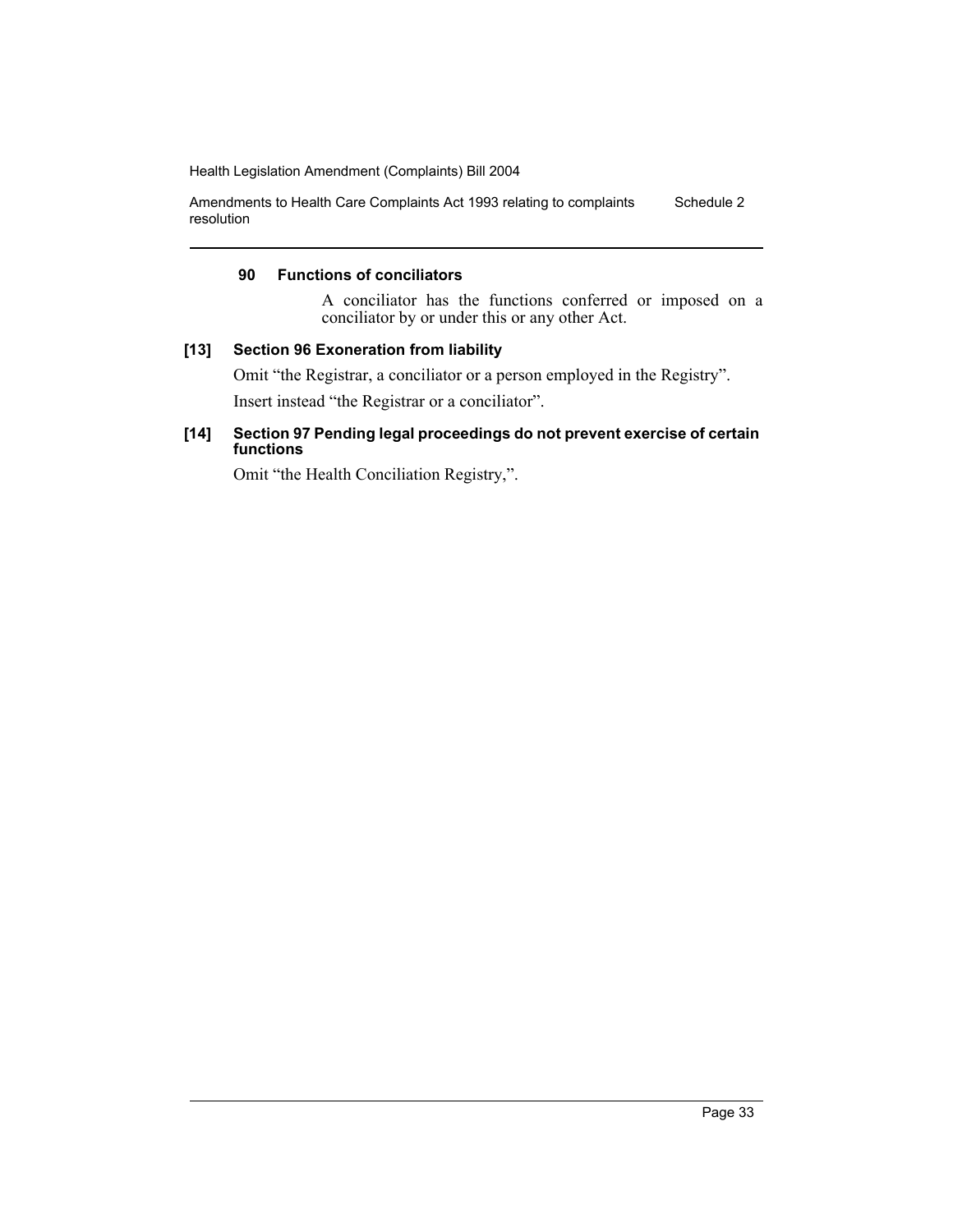Schedule 3 Amendments to Health Care Complaints Act 1993 relating to Director of Proceedings

# **Schedule 3 Amendments to Health Care Complaints Act 1993 relating to Director of Proceedings**

(Section 3)

#### **[1] Section 4 Definitions**

Insert in alphabetical order:

*Director of Proceedings* means the Director of Proceedings appointed under Part 6A.

#### **[2] Section 39 What action is taken after an investigation?**

Omit section 39 (1) (a) and (b). Insert instead:

(a) refer the complaint to the Director of Proceedings,

#### **[3] Section 75 The Commission**

Insert after section 75 (2):

- (3) Subject to section 90B, the functions of the Commission are exercisable by the Commissioner. Any act, matter or thing done in the name of, or on behalf of, the Commission by the Commissioner, or with the authority of the Commissioner, is taken to have been done by the Commission.
- (4) A reference in this Act to anything done or omitted by, to or in relation to the Commission includes a reference to a thing done or omitted by, to or in relation to the Commissioner or another officer of the Commission having authority in the circumstances.

#### **[4] Section 76**

Omit the section. Insert instead:

#### **76 Appointment of Commissioner**

- (1) The Governor may appoint a Commissioner.
- (2) The Commissioner has and may exercise the functions conferred or imposed on the Commissioner by or under this or any other Act.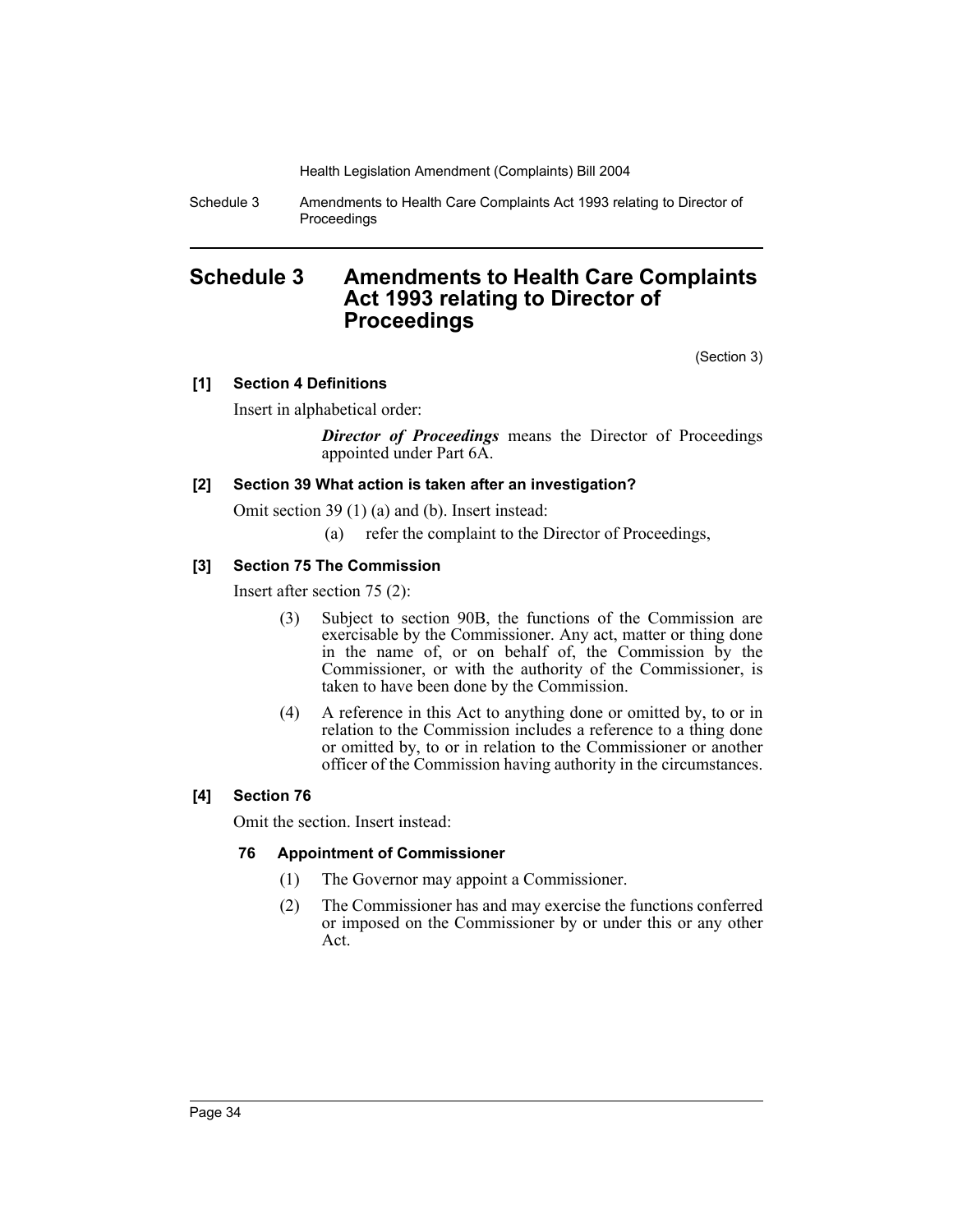Amendments to Health Care Complaints Act 1993 relating to Director of Proceedings Schedule 3

#### **[5] Part 6A**

Insert after Part 6:

# **Part 6A Director of Proceedings**

#### **90A Director of Proceedings**

- (1) The Commission is to appoint a member of its staff to be Director of Proceedings.
- (2) The Commission may, from time to time, appoint a person to act in the office of the Director of Proceedings during the illness or absence of the Director, and the person, while so acting, has and may exercise all the functions of the Director and is taken to be the Director.

#### **90B Functions of Director of Proceedings**

- (1) The following functions of the Commission are to be exercised only by the Director of Proceedings in relation to any complaint referred to the Director by the Commission:
	- (a) to determine whether the complaint should be prosecuted before a disciplinary body and, if so, whether it should be prosecuted by the Commission or referred to another person or body for prosecution,
	- (b) to intervene in any proceedings that may be taken before a disciplinary body in relation to the complaint.
- (2) In addition, the Director of Proceedings has any other functions conferred or imposed on the Director by or under this or any other Act.
- (3) The Director of Proceedings:
	- (a) may at any time consult with a registration authority in relation to the exercise of any of the Director's functions, and
	- (b) must consult with the appropriate registration authority (if any) before determining whether or not a complaint should be prosecuted before a disciplinary body.
- (4) The exercise by the Director of Proceedings of any function referred to in subsection (1) is taken to be the exercise of that function by the Commission.
- (5) While holding the office of Director of Proceedings, a person is not to exercise any function of the Commission other than a function referred to in subsection (1).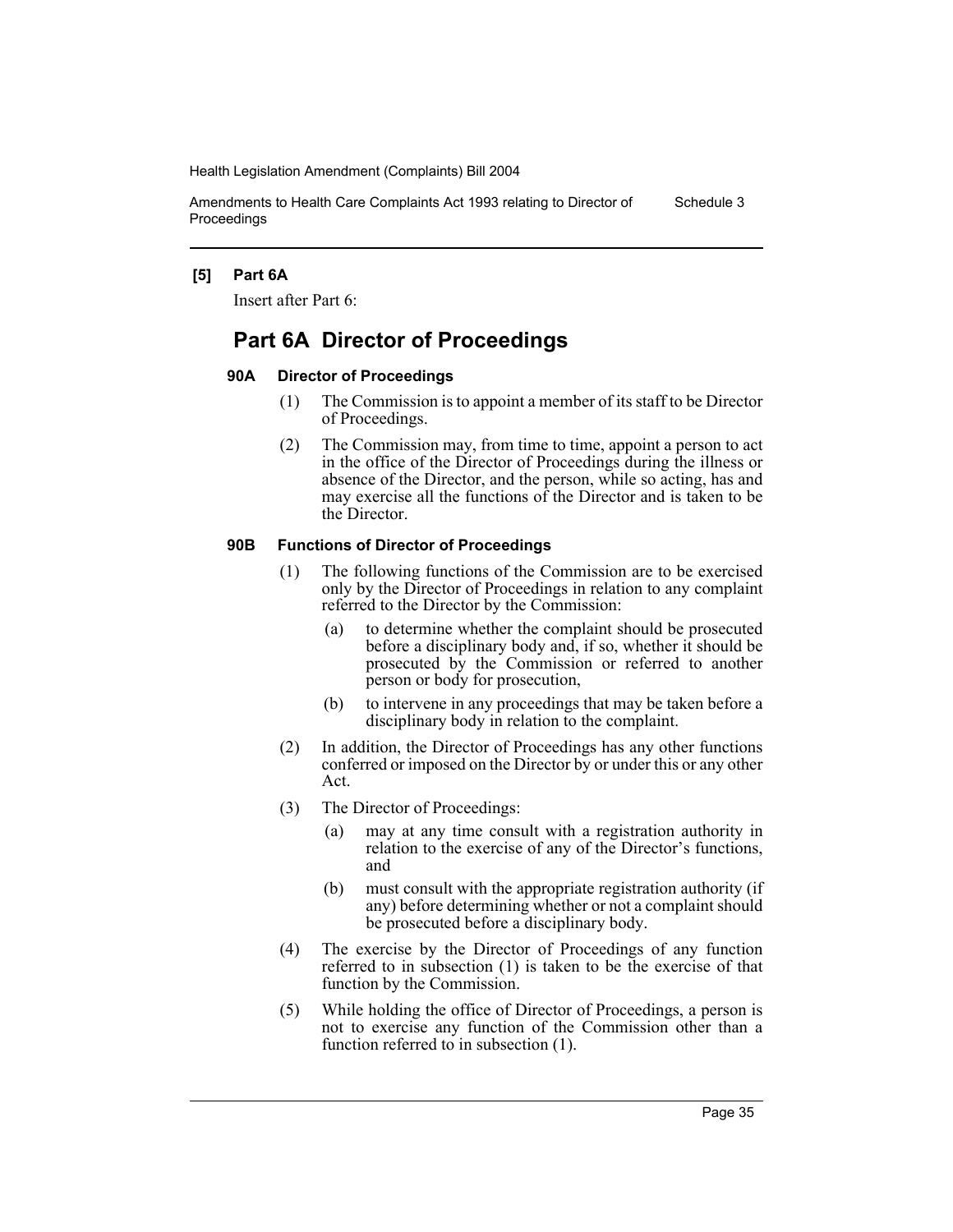Schedule 3 Amendments to Health Care Complaints Act 1993 relating to Director of Proceedings

#### **90C Criteria relevant to determinations of Director of Proceedings**

- (1) The Director of Proceedings is to take into account the following matters when making a determination as to whether or not a complaint should be prosecuted before a disciplinary body:
	- (a) the protection of the health and safety of the public,
	- (b) the seriousness of the alleged conduct the subject of the complaint,
	- (c) the likelihood of proving the alleged conduct,
	- (d) any submissions made under section 40 by the health practitioner concerned.
- (2) For the purpose of enabling the Director of Proceedings to fulfil the Director's functions under this section in relation to a complaint referred to the Director, the Commission is to provide the Director with any submissions received under section 40 in relation to the complaint.

#### **90D Independence of Director of Proceedings**

The Director of Proceedings is not subject to the direction and control of the Commissioner in relation to dealing with any particular complaint that has been referred by the Commission to the Director for consideration.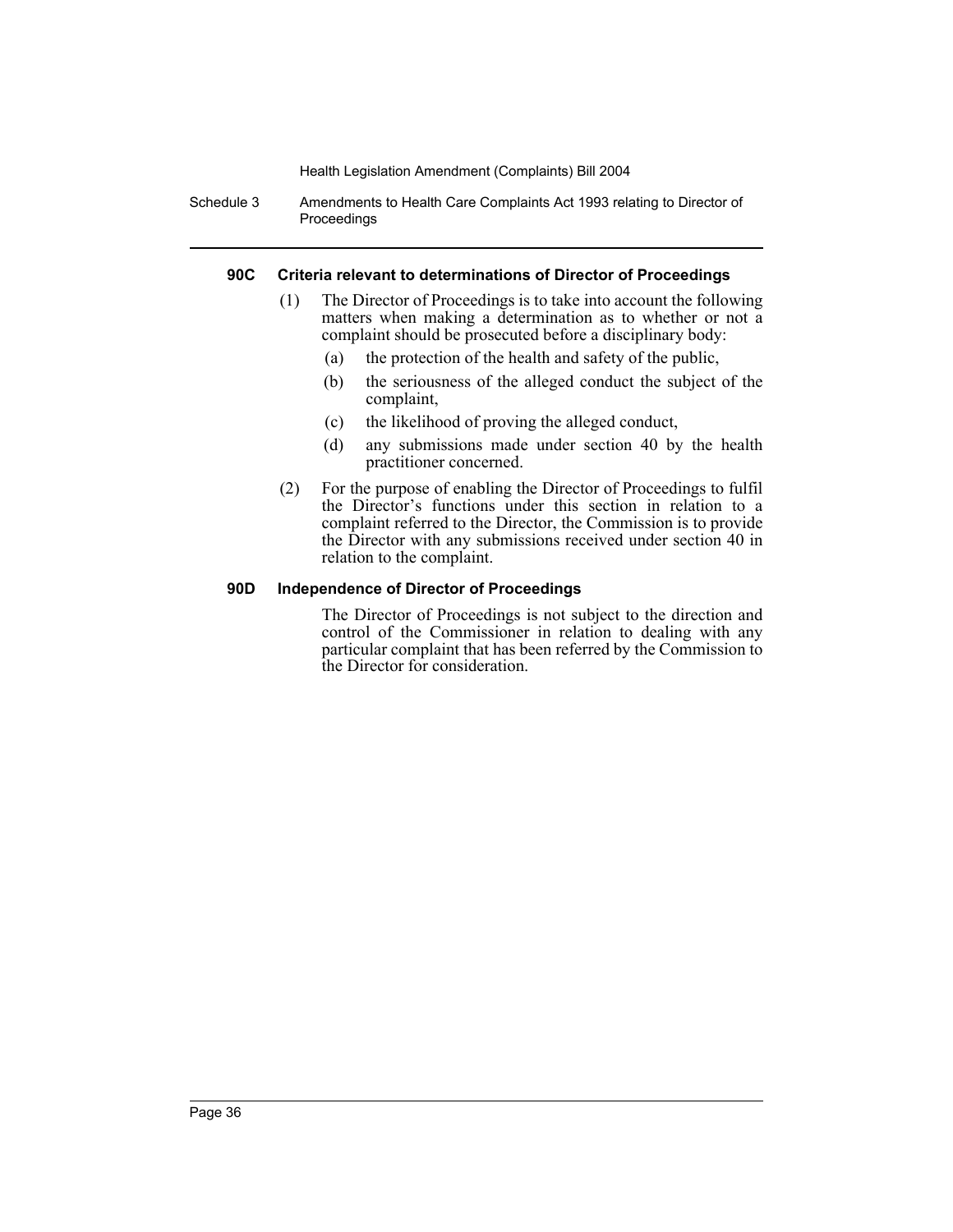Amendment of other Acts **Schedule 4** and the set of the set of the Schedule 4

# **Schedule 4 Amendment of other Acts**

(Section 4)

### **4.1 Freedom of Information Act 1989 No 5**

#### **[1] Schedule 1 Exempt documents**

Insert after clause 25:

#### **26 Documents relating to complaints under health legislation**

A document provided by the Health Care Complaints Commission to a registration authority (within the meaning of the *Health Care Complaints Act 1993*) relating to a particular complaint is an exempt document.

#### **[2] Schedule 2 Exempt bodies and offices**

Omit the matter relating to the Health Care Complaints Commission.

Insert instead:

The Health Care Complaints Commission—complaint handling, investigative, complaints resolution and reporting functions (including any functions exercised by the Health Conciliation Registry).

#### **[3] Schedule 2**

Omit "The Health Conciliation Registry—conciliation functions.".

#### **4.2 Health Administration Act 1982 No 135**

#### **[1] Section 14 Employees of Corporation**

Omit section 14 (1) (b1).

#### **[2] Part 2, Division 6C**

Insert after Division 6B:

#### **Division 6C Root cause analysis teams**

#### **20L Definitions**

In this Division:

*RCA team* means a root cause analysis team appointed under section 20M.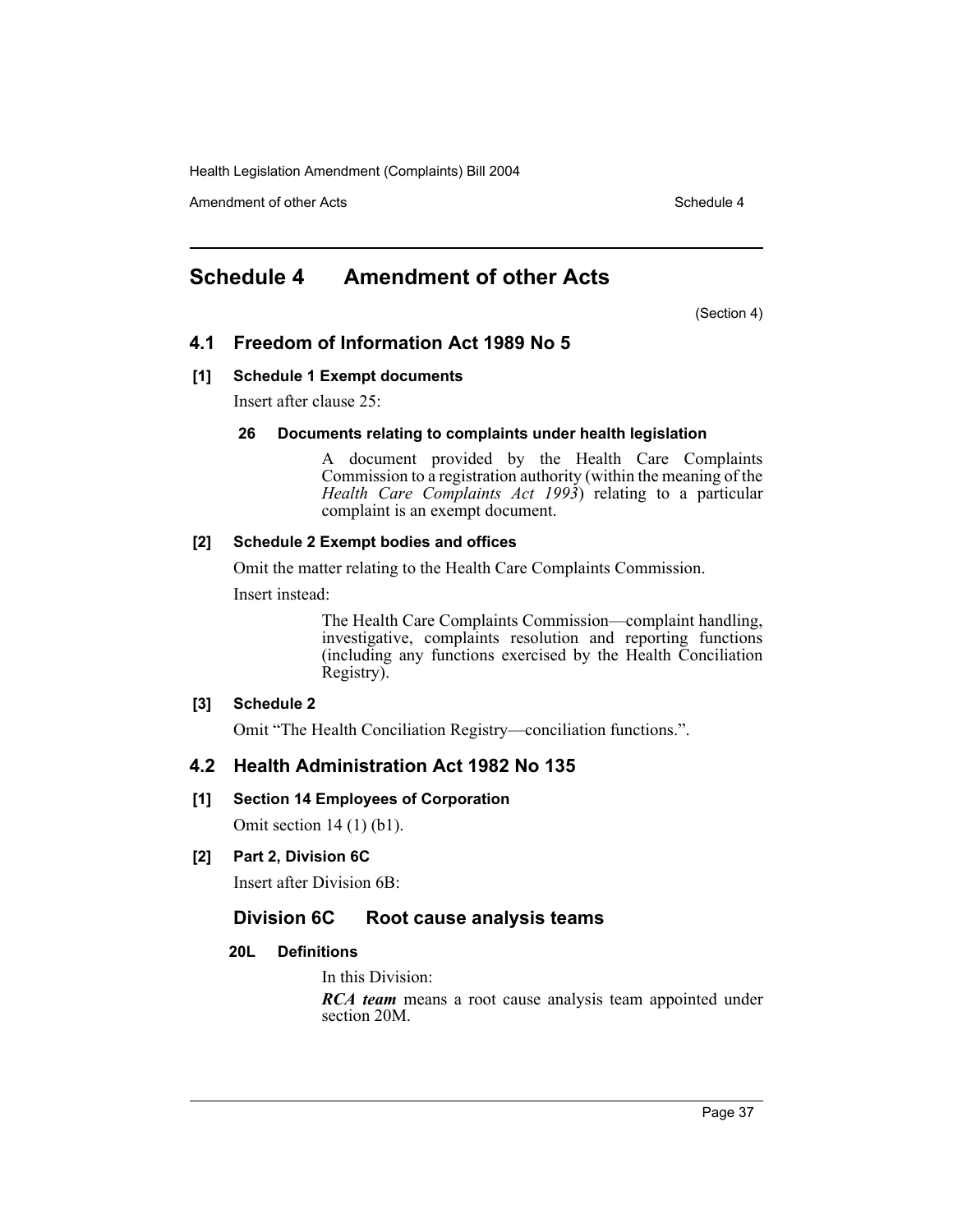Schedule 4 Amendment of other Acts

*relevant health services organisation* means any area health service, a statutory health corporation prescribed by the regulations or an affiliated health organisation prescribed by the regulations.

*reportable incident* means an incident relating to the provision of health services by a relevant health services organisation, being an incident of a type prescribed by the regulations or set out in a document adopted by the regulations.

*service* means a health service, and includes any administrative or other service related to a health service.

#### **20M Appointment of RCA teams to deal with reportable incidents**

- (1) When a reportable incident involving a relevant health services organisation is reported to the chief executive officer of the organisation, the organisation is to appoint a root cause analysis team in relation to the reportable incident.
- (2) The relevant health services organisation is, subject to the regulations, to appoint such members of the RCA team as the organisation considers appropriate to undertake the functions of the RCA team in relation to the reportable incident.
- (3) The relevant health services organisation is to cause a written record to be kept of the persons appointed under this section as members of the RCA team in relation to a particular reportable incident.

#### **20N Restrictions on RCA teams**

- (1) A RCA team does not have authority to conduct an investigation relating to the competence of an individual in providing services.
- (2) A report furnished or information made available by a RCA team must not disclose:
	- (a) the name or address of an individual who is a provider or recipient of services unless the individual has consented in writing to that disclosure, or
	- (b) as far as is practicable, any other material that identifies, or may lead to the identification of, such an individual.
- (3) A RCA team is to have regard to the rules of natural justice in so far as they are relevant to the functions of a RCA team.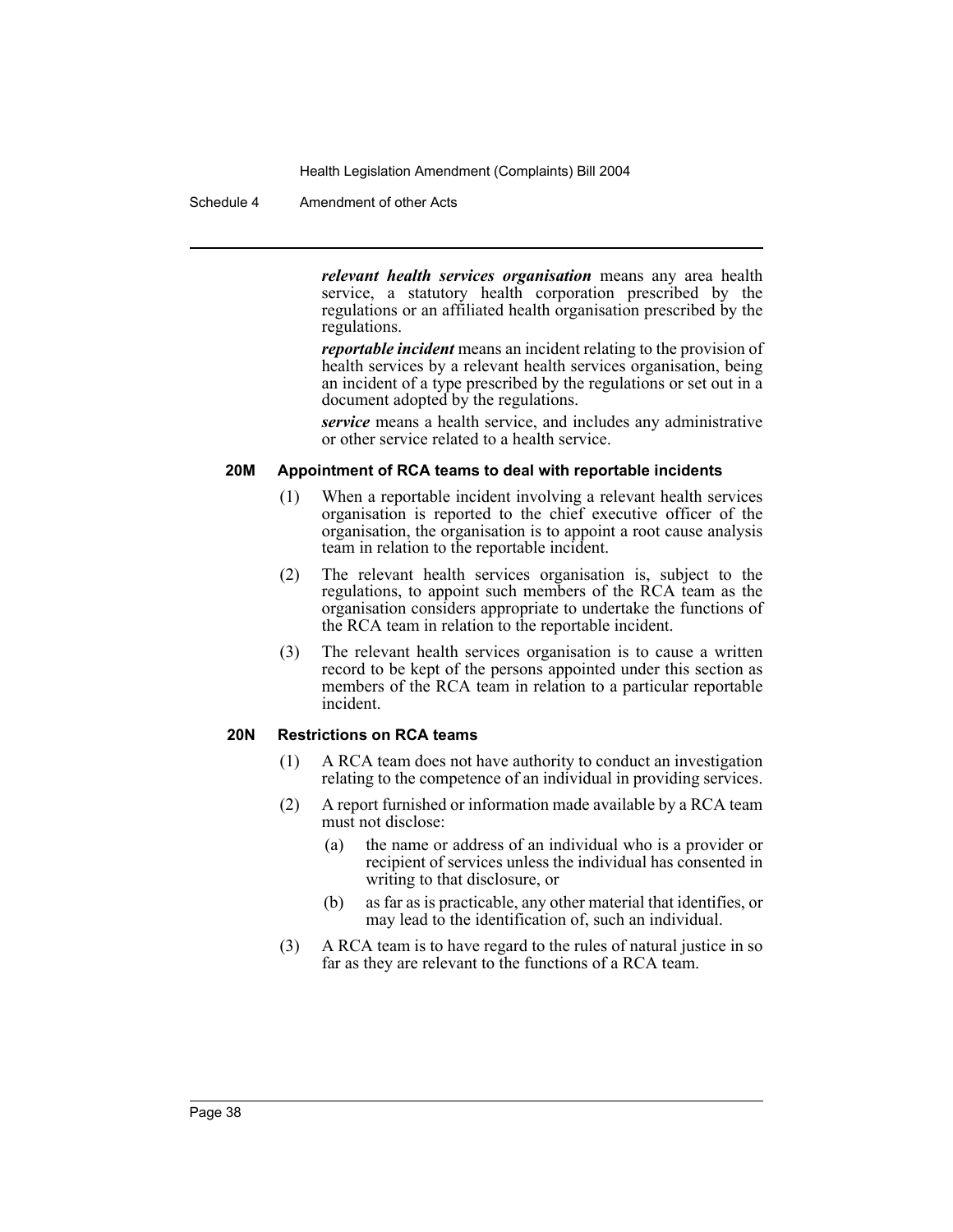Amendment of other Acts **Schedule 4** and the set of the set of the Schedule 4

#### **20O Responsibilities of RCA team in relation to reportable incident**

- (1) A RCA team is to notify in writing the relevant health services organisation by which it was appointed if the RCA team is of the opinion that the reportable incident that it is considering raises matters that may involve professional misconduct or unsatisfactory professional conduct by a person who is a visiting practitioner or employee of the organisation or may indicate that such a person is suffering from an impairment.
- (2) A RCA team may notify in writing the relevant health services organisation by which it was appointed if the RCA team is of the opinion that the reportable incident that it is considering raises matters that may involve unsatisfactory professional performance by a person who is a visiting practitioner or employee of the organisation, but not to the extent that would constitute professional misconduct or unsatisfactory professional conduct.
- (3) On completion of its consideration of a reportable incident, a RCA team must prepare a report in writing that contains the following:
	- (a) a description of the reportable incident,
	- (b) a causation statement, being a statement that indicates the reasons why the RCA team considers the reportable incident concerned occurred,
	- (c) any recommendations by the RCA team as to the need for changes or improvements in relation to a procedure or practice arising out of the incident.

#### **20P Disclosure etc of information**

A person who is or was a member of a RCA team must not make a record of, or divulge or communicate to any person, any information acquired by the person as such a member, except:

- (a) for the purpose of exercising the functions of a member, or
- (b) for the purposes of any recommendation of a RCA team, or
- (c) for the purposes of any report prepared by a RCA team under section 20O (3), or
- (d) in accordance with the regulations.

Maximum penalty: 50 penalty units.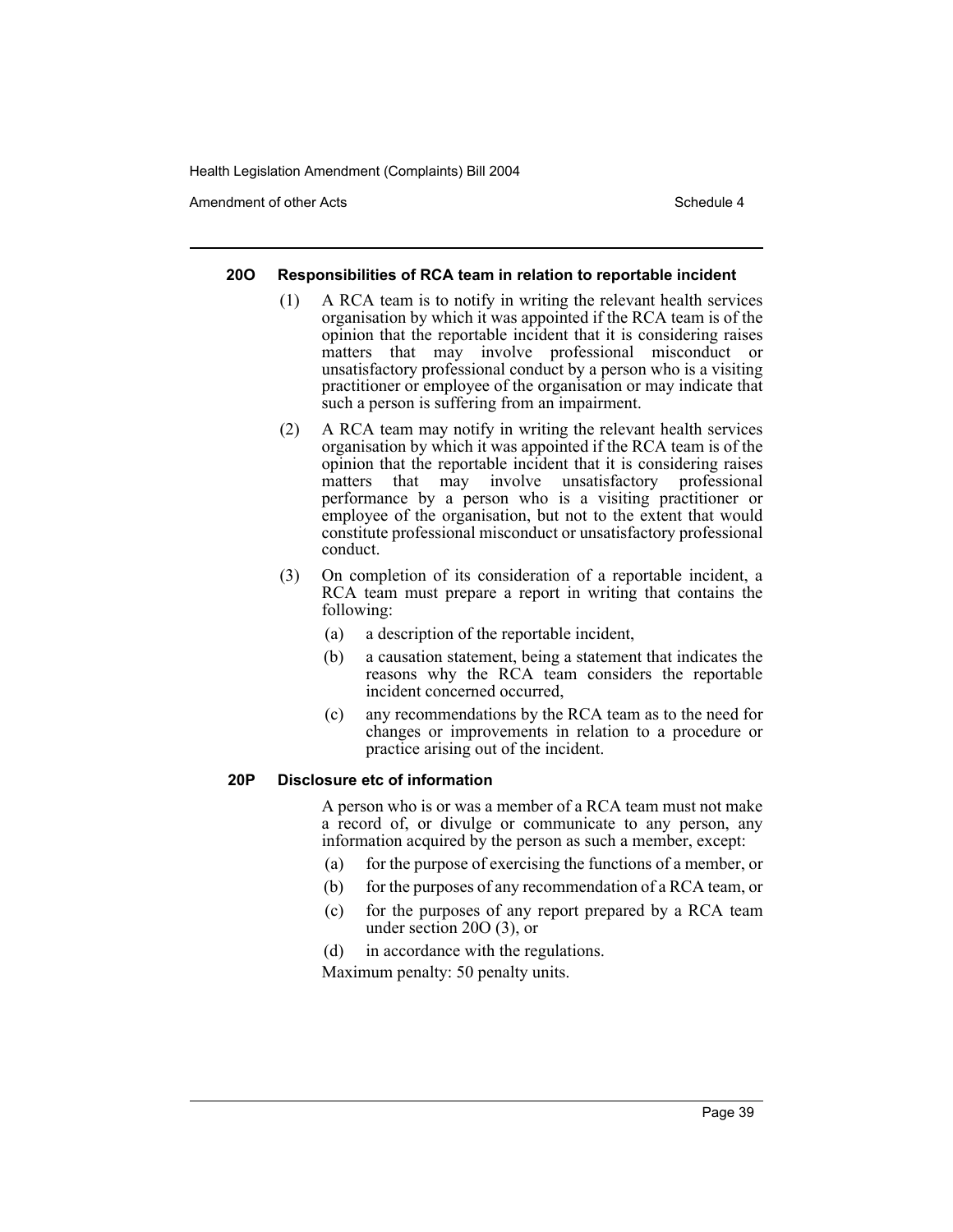Schedule 4 Amendment of other Acts

#### **20Q Information not to be given in evidence**

- (1) A person who is or was a member of a RCA team and the relevant health services organisation for which the RCA team was appointed are neither competent nor compellable:
	- (a) to produce before any court, tribunal, board or person any document in his, her or its possession or under his, her or its control that was created by, at the request of or solely for the purpose of the RCA team, or
	- (b) to divulge or communicate to any court, tribunal, board or person any matter or thing that came to the notice of a member of the RCA team as such a member.
- (2) Subsection (1) does not apply to a requirement made in proceedings in respect of any act or omission by a RCA team or by a member of a RCA team as a member.

#### **20R Findings of RCA team not evidence of certain matters**

A notification or report of a RCA team under section 20O is not admissible as evidence in any proceedings that a procedure or practice is or was careless or inadequate.

#### **20S Personal liability of members etc**

- (1) Anything done by a RCA team, a member of a RCA team or any person acting under the direction of a RCA team, in good faith for the purposes of the exercise of the RCA team's functions, does not subject such a member or person personally to any action, liability, claim or demand.
- (2) Without limiting subsection (1), a member of a RCA team has qualified privilege in proceedings for defamation in respect of:
	- (a) any statement made orally or in writing in the exercise of the functions of a member, or
	- (b) the contents of any report or other information published by the RCA team.
- (3) The members of a RCA team are, and are entitled to be, indemnified by the relevant health services organisation for which the RCA team is appointed in respect of any costs incurred in defending proceedings in respect of a liability against which they are protected by this section.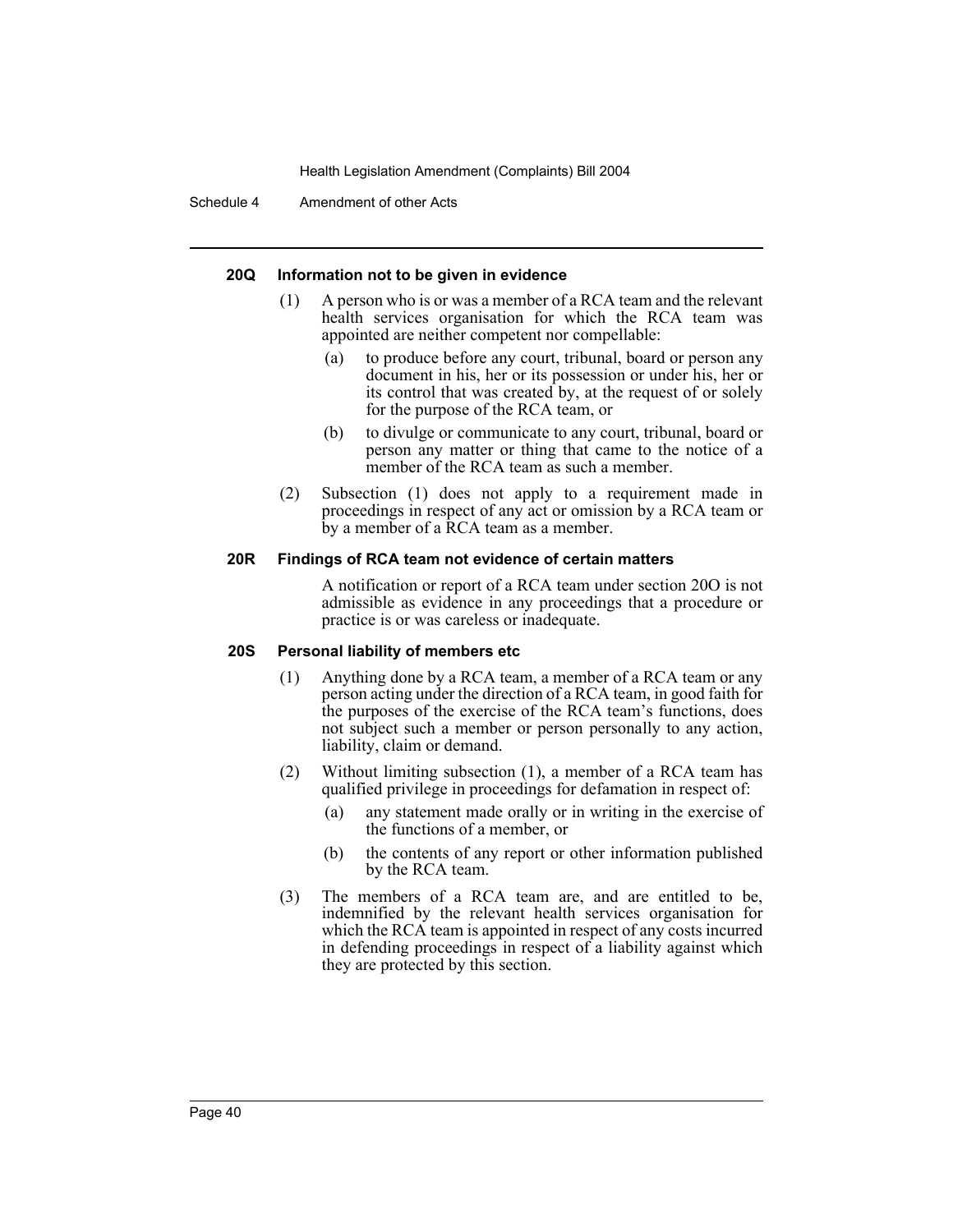Amendment of other Acts **Schedule 4** and the set of the set of the set of the set of the set of the set of the set of the set of the set of the set of the set of the set of the set of the set of the set of the set of the s

#### **20T Regulations relating to RCA teams**

The regulations may make provision for or with respect to the following:

- (a) the constitution and membership of RCA teams,
- (b) the functions of RCA teams,
- (c) the procedure of RCA teams and the manner in which they are to exercise their functions,
- (d) permitting or requiring RCA teams to make specified information available to the public,
- (e) permitting or requiring RCA teams to furnish reports concerning their activities to the Minister and to relevant health services organisations,
- (f) enabling a RCA team to be appointed by a relevant health services organisation in respect of a reportable incident at another relevant health services organisation.

#### **20U Review of Division**

- (1) The Minister is to review this Division to determine whether the policy objectives of the Division remain valid and whether the terms of the Division remain appropriate for securing those objectives.
- (2) The review is to be undertaken as soon as possible after the period of 3 years from the date of commencement of this Division.
- (3) A report on the outcome of the review is to be tabled in each House of Parliament within 12 months after the end of the period of 3 years.

#### **4.3 Health Services Act 1997 No 154**

**[1] Section 99A**

Insert after section 99:

#### **99A Duty of chief executive officer to report certain conduct of visiting practitioner**

(1) The chief executive officer of a public health organisation is to report to a registration authority any conduct of a visiting practitioner that the chief executive officer suspects on reasonable grounds may constitute professional misconduct or unsatisfactory professional conduct under the health registration Act by which the registration authority is constituted.